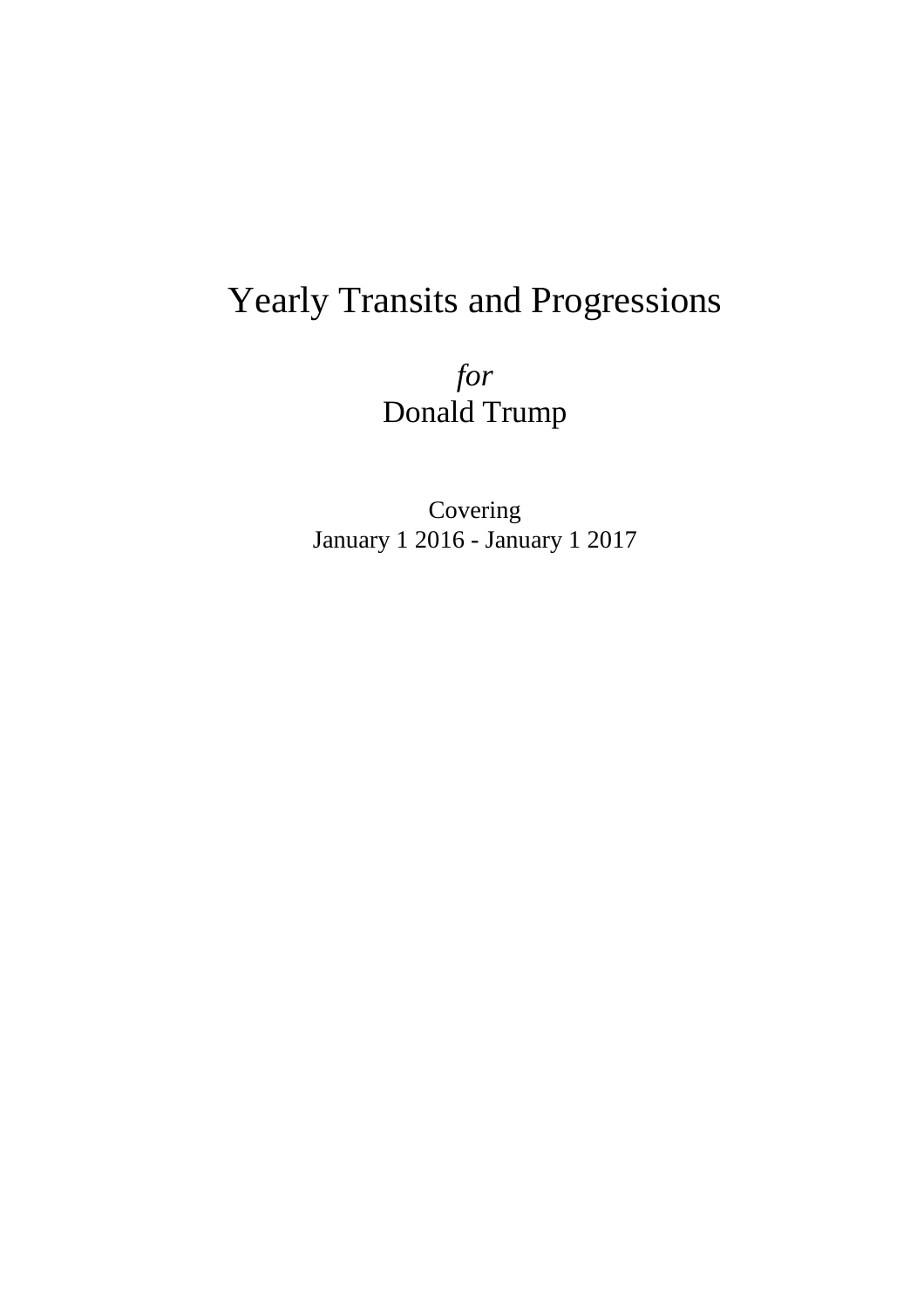# **Planetary Positions at Birth**

# Donald Trump Jun 14 1946 9:51:00 AM EDT Queens, NY 40°N 43'00", 73°W 52'00"

Geocentric Chart, Tropical Zodiac, Placidus House System

| <b>Planet</b>            |       | <b>Sign</b>         | Longitude                  | <b>Declination</b>       |  |
|--------------------------|-------|---------------------|----------------------------|--------------------------|--|
| Sun<br>$\odot$           | is in | $\mathbb I$ Gemini  | 12"<br>$22^{\circ}$<br>53' | $+23^\circ$<br>15' 18"   |  |
| $\mathcal{D}$<br>Moon    | is in | Χ<br>Sagittarius    | $20^{\circ}$<br>05"<br>41' | $-23^\circ$<br>06' 22"   |  |
| ₫<br>Mercury             | is in | <b>6</b> Cancer     | $8^\circ$<br>38"<br>46'    | $+25^\circ$<br>09' 34"   |  |
| ¥.<br>Venus              | is in | <b>6</b> Cancer     | $25^\circ$<br>09"<br>41'   | $+22^\circ$<br>50' 05"   |  |
| $\sigma$ Mars            | is in | $\Omega$ Leo        | $26^{\circ}$<br>45'<br>06" | $+13^\circ$<br>47' 07"   |  |
| Jupiter<br>4             | is in | $\triangle$ Libra   | $17^{\circ}$<br>08"<br>27' | $-5^\circ$<br>35' 00"    |  |
| ち Saturn                 | is in | <b>6</b> Cancer     | $23^\circ$<br>48'<br>39"   | $+21^{\circ}$<br>30' 03" |  |
| Ж<br>Uranus              | is in | $\mathbb{I}$ Gemini | $17^{\circ}$<br>53'<br>26" | $+22^\circ$<br>56' 38"   |  |
| ¥.<br>Neptune            | is in | $\triangle$ Libra   | $5^{\circ}$<br>50'<br>32"  | $-0^{\circ}$<br>57' 02"  |  |
| $\frac{6}{7}$ Pluto      | is in | $\Omega$ Leo        | $10^{\circ}$<br>02'<br>29" | $+23^\circ$<br>51' 23"   |  |
| $\Omega$ N. Node         | is in | $\mathbb{I}$ Gemini | $20^{\circ}$<br>48'<br>24" | $+23^\circ$<br>$07'$ 39" |  |
| A <sub>S</sub> Ascendant | is in | $\Omega$ Leo        | $17^{\circ}$<br>24"<br>34' | $+15^\circ$<br>34' 16"   |  |
| $M_C$ Midheaven          | is in | ŏ<br><b>Taurus</b>  | $8^\circ$<br>24"<br>31'    | $+14^\circ$<br>20' 55"   |  |
|                          |       |                     |                            |                          |  |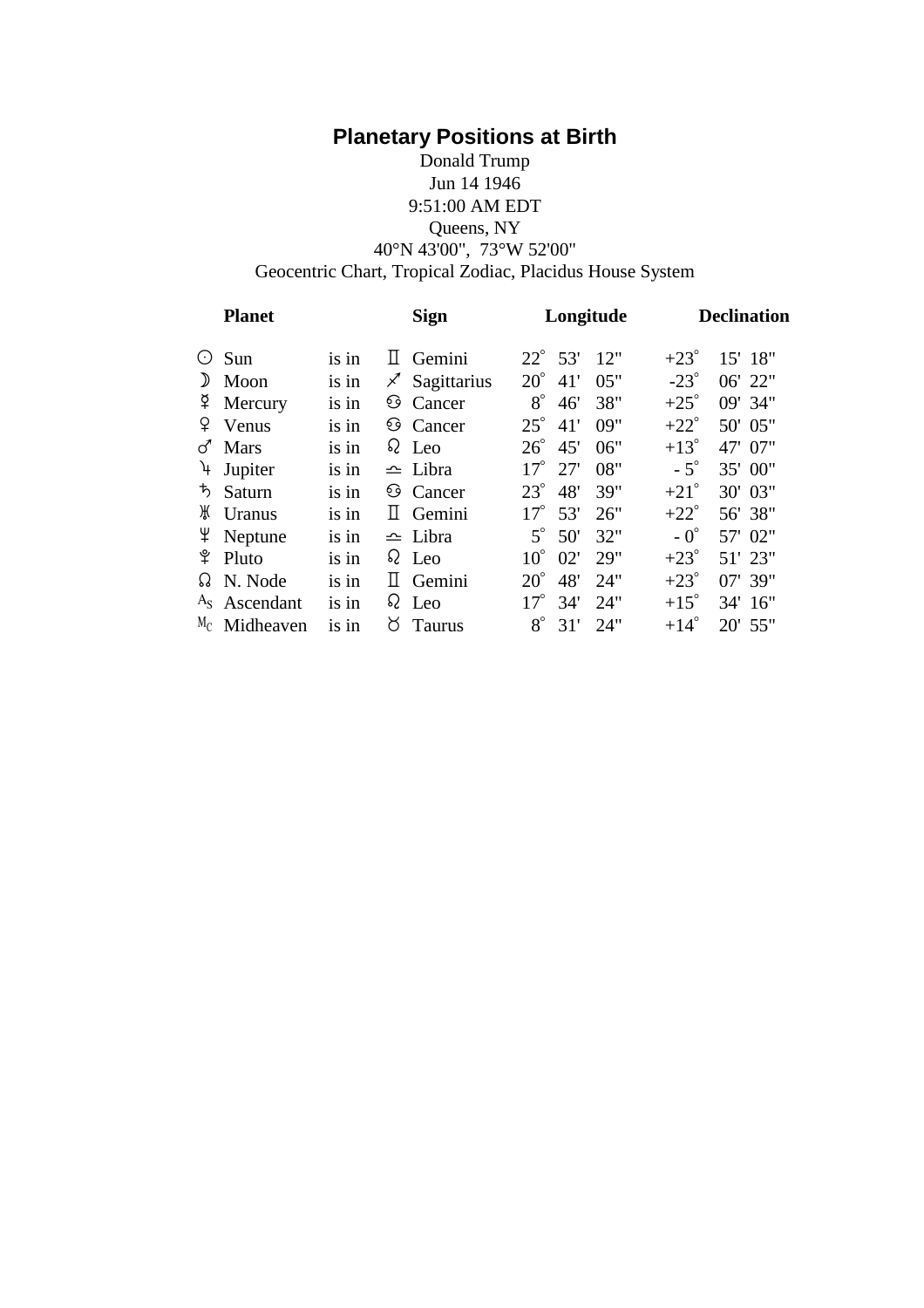

# **Your Yearly Transits and Progressions Report**

Including both transits and progressions, this report aims to give a rounded overview of your major trends during the year. To make big picture stand out, it concentrates on the progressed planets, which all move slowly, and on the slow-moving transiting planets, which take from 12 (Jupiter) to 240 years (Pluto) to go around the zodiac. During the period covered by this report, these moving points will make relatively few aspects and entrances into new houses and signs. When they do, the effect on your life will tend to be relatively long-lasting and major.

Below are some explanations of what you will find in this report. (If you know all this already, by all means skip ahead to your forecast!)

**Transiting and Progressed Planets.** "Transits" are an astrological forecasting technique that compares the present positions of the planets with where the planets and houses were in your birth chart.

"Secondary Progressions" are similar, except that each successive day of transits after your birth moment is taken to symbolize not the trends for a single day, but those for a whole year of your life. Thus the motion of the planets in the first twenty-four hours of your life symbolizes events from age 0 to 1, that in the second twenty- four hours symbolizes events from age 1 to 2, etc. In this system, the day becomes a fractal of the the year, twelve hours corresponds to six months, and every two hours corresponds to one month.

Progressions take the transits that happened during your first few months on earth, and apply them to your whole life. These months of infancy were when you were at your most impressionable and when you were forming lifelong patterns. Progressions show how these earliest astrological influences are echoed much later at specific points in your life. Because the progressed motion of a planet is only 1/365th the speed of its real or transiting motion, progressed aspects last a very long time and their effects tend to be major.

**Aspects between Planets.** When a transiting or progressed planet moves into the same sign and degree as a planet in your birth chart, the symbolism of both those planets is activated in your life. Such a zero-degree separation between two points is a form of aspect -- in this case, a "conjunction" aspect. The conjunction is the strongest kind of linkage, but certain other angles, too, can stimulate the energies of the pair of planets involved. These other aspects include the trine (when the two points in the pair are 120 degrees apart), square (90 degrees), opposition (180 degrees) and sextile (60 degrees). There are also the so-called minor aspects: the semisextile (30 degrees), quincunx (150 degrees), semisquare (45 degrees) and sesquare (135 degrees). These can be potent when they last a long time -- as progressions and the slower-moving transits do.

**The Planets Used in This Report.** To make the important trends of the year more obvious, we filter out the influences of the transiting inner planets (Sun, Moon, Mercury, Venus and Mars). Moving swiftly around the zodiac, the transiting inner planets will aspect everything in your chart during a given year. Their aspects won't usually last long enough to be felt as anything more than a fleeting, short-term influence.

While we include only the slower-moving transiting planets, we include all the progressed planets, plus the progressed North Node of the Moon, and the progressed Ascendant and Midheaven. Because progressions move so slowly, even the fast-moving planets like the Sun, Moon, Mercury, Venus and Mars can have a major impact when they are progressed.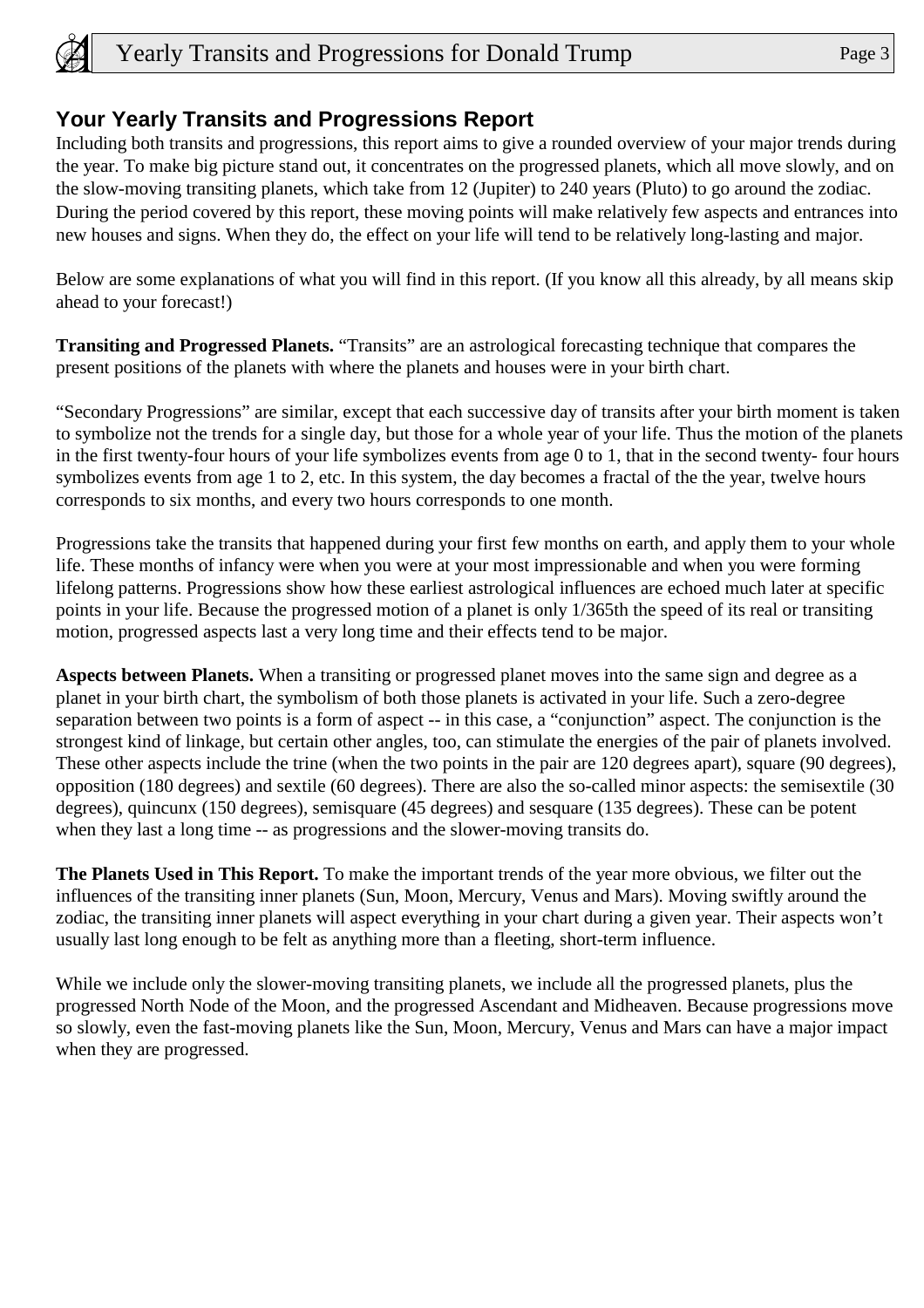As for the progressed outer planets (Jupiter, Saturn, Uranus, Neptune, Pluto -- and also the lunar Node), their motion is exceedingly slow. So slow, in fact, that these points will stay very close to their natal positions for your entire life. Only when a progressed aspect from one of these points becomes exact will it be significant. Chances are, that planet was already close to being in that aspect when you were born. When it becomes exact by progression, you can think of the promise of the natal aspect as being fulfilled.

Very rarely, a progressed planet may make a "station," turning from direct motion to retrograde, or vice versa. Such an event can mark a subtle but profound shift in your consciousness, one that may last for the rest of your life.

**The Progressed Moon.** The progressed Moon is a special case, because it travels thirteen times faster than the next-fastest planets (the Sun, Mercury and Venus, which all travel at about the same average speed). While these faster progressed planets move only slightly more than three signs during a human lifetime, the progressed Moon goes entirely around the zodiac every twenty-eight years. This means that about every two-and-a-half years the progressed Moon will go into a new sign or house. When one of the other progressed planets enters a new sign or house, signals a really major change of orientation, a new chapter in one's life. When the progressed Moon enters a new sign or house, this, too, will cast a new light on things, but it will be more like beginning a new paragraph.

Because the progressed Moon is so much faster than the others, it accounts for by far the majority of progressed aspects. Each progressed Moon aspect highlights the issues of the planet that the Moon is aspecting, and this influence lasts for a couple of months.

**The Asterisks.** To help you see the relative importance of each transiting or progressed aspect, you will find from zero to five asterisks next to it in your forecast report. An aspect's strength depends on a number of things. The strongest aspect of all would be a conjunction of a very slow-moving planet (like Pluto or Neptune) with a fast-moving natal point (like your Sun, Moon, Ascendant or Midheaven). This would definitely have five asterisks -- and you would undoubtedly notice something major going on in your life and psyche.

**"Exact," "Begins" and "Ends" Dates.** The interpretations in this report are arranged in order of the dates when the transiting and progressed aspects become exact. However, the influence of these aspects begins well before it becomes exact and ends some time after. Following the practice of many astrologers, this report considers that a transit or progression "Begins" when the moving planet is one degree away from being in an exact aspect to the natal planet. It "Ends" when the moving planet is again one degree away separating from the aspect. In other words, the "orb of influence" given to these aspects is one degree on either side of being exact. These cutoff points are somewhat arbitrary, but they do give a rough idea of the time period over which you can expect an aspect to be working. (If a "Begin" or "End" date is missing, it means that the aspect begins or ends before or after the period covered by this report.)

Contrary to what you might think, a long-lasting transiting or progressed aspect usually doesn't manifest as an event or sudden mood change right at the "Exact" point. Usually there needs to be some "trigger" -- a fastermoving point's aspect to the same degree areas during the time that the longer-lasting aspect is in effect. Though the effect of an aspect tends to be stronger the closer it is to being exact, an aspect can be triggered into obvious manifestation any time between the "Begins" and "Ends" dates. You should therefore be on the lookout for manifestations of the aspect during the whole period indicated.

**Planets Changing Signs and Houses.** As for the ingress of a planet into a different sign or house, the "Exact" date is the only date that is shown. This date is when the planet begins its stay in that new area of the chart. The influence will last pretty much until the planet enters the next sign or house.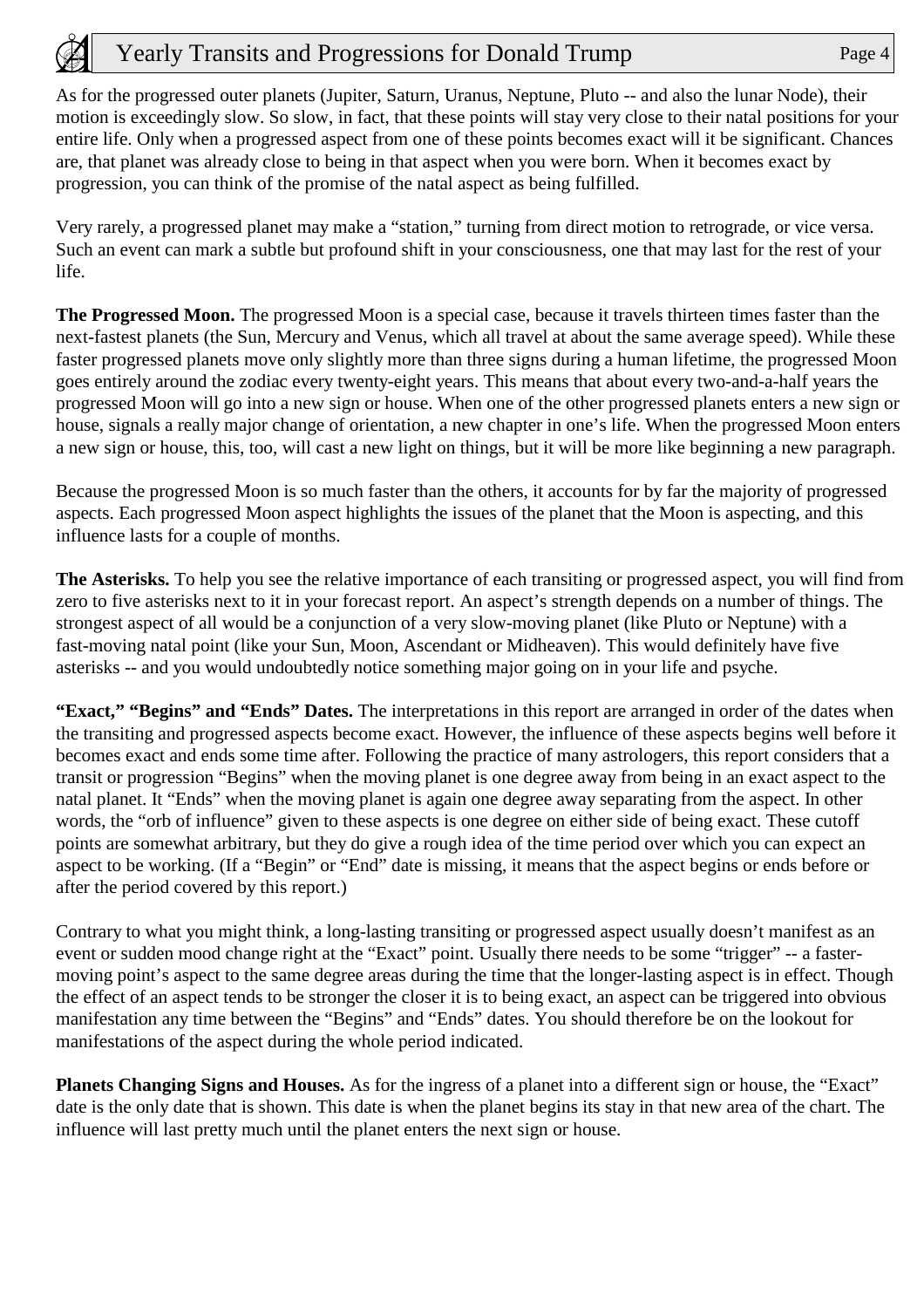Something to keep in mind is that the boundaries separating houses are less definite than those separating signs. This is partly because astrologers have various mathematical formulas for calculating houses. The cusps of houses 1, 4, 7 and 10 are exactly the same in most house systems, but the positions of the other house cusps vary according to the house system used. In the author's experience, there are four house systems whose cusps seem to register transits and progressions better than other systems. These are Porphyry, Koch, Meridian and Placidus (which is the house system used in this report).

Besides there being disagreement on where most of the house cusps fall, many astrologers consider that as a planet nears a house cusp, it starts to be influenced by the house it will soon enter. For both of these reasons, you should consider the times of entrance into a new house fairly approximate.

Sometimes, when a planet is traveling retrograde, it will dip back into a previous sign or house. When the planet is transiting, this will usually be a brief and minor event, not worthy of any stars. For all intents and purposes, the planet has entered the new house and the new life chapter has begun. The retrograde passage into the previous house is just a brief revisiting. However, when the planet is progressed, even these retrograde entries into the previous house can be important. Chances are, a retrograding progressed planet will stay in that previous house for the rest of your life.

**The Zodiacal Degrees.** In the headings for each interpretation, the first degree, minute and sign shown is for the first planet or other point mentioned in the heading. The second degree, minute and sign is for the secondmentioned point. A transit or progression will be especially strong if you see the same or adjacent degrees repeated in another aspect around the same time. The effect will be strongest if the degrees are in the same sign. However, it will also be strong if the degrees are similar but the signs are different.

**The End of the Report.** At the end of this report you will find all the transits and progressions handily listed, roughly in order of their importance. This helps you see at a glance which are the most important during this period in your life, and which are less significant.

You will also find a copy of your birth chart in wheel form. This shows the planets in the twelve houses (numbered counterclockwise, starting from the first house at the left). The degrees, minutes and zodiacal signs around the outer edge of the wheel are the positions of the cusps, or beginnings, of the houses that are mentioned in the body of this report.

You'll also find two additional chart wheels -- a progressed chart for the beginning date of this report, and one for the end date. These will show you where and how far the progressed Moon traveled during the year. They will also show you the current signs of your progressed Sun, Mercury, Venus and Mars. Unless you are quite young, these are likely to be in different signs from where they were when you were born. Your birth chart shows your basic disposition, but as you age, your progressed chart shows how you develop in new directions. These two progressed chart wheels will also show that the slow-moving progressed points (Jupiter, Saturn, Uranus, Neptune, Pluto and the North Node) have moved hardly at all during your life.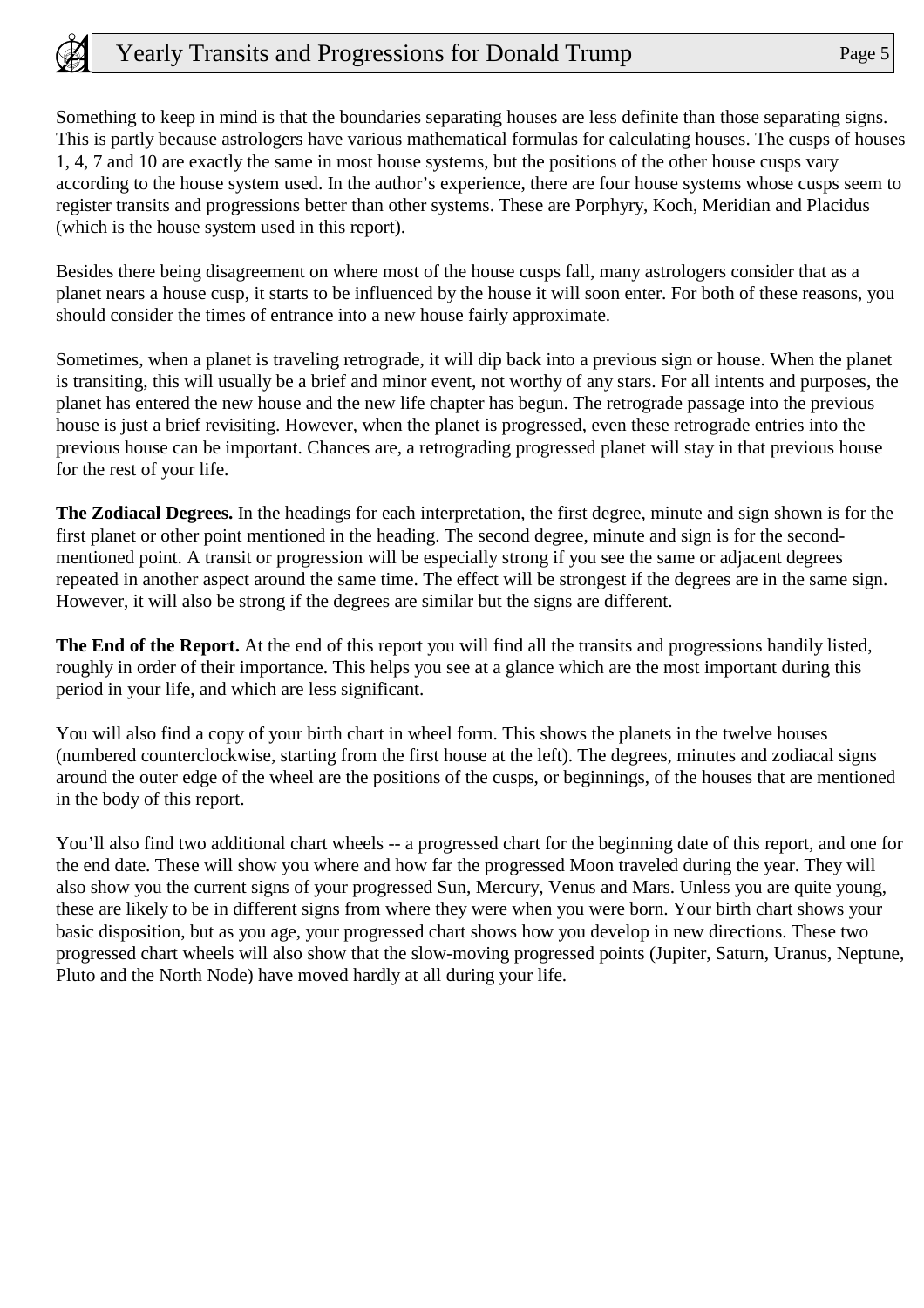**The Author of This Report.** Bruce Scofield wrote the interpretations in this report. An astrological consultant since 1980, he has professional level certification from the National Council for Geocosmic Research (CA-NCGR), for which he served as an education director until 2003. He maintains a private practice based in Amherst, Massachusetts, working with clients by telephone and mail. Bruce speaks on astrology several times a year at astrology conferences and is also the author of numerous articles and fifteen books. Currently he is working toward a PhD and is teaching at Kepler College in Seattle, an accredited higher educational institution that offers degrees with a major in astrology.

**And now for your forecast. . .** At this point you might be inclined to plunge ahead and read your forecast from start to finish. However, it will make much more sense if you first familiarize yourself with the main pattern of the year. To do this, you can skim through with a highlighter in hand, and mark the five-star aspects and the entry of planets into a new house or sign. Only a few of these five-star events occur each year, and these set the overall tone. Once you understand the main trends, you can then go back and see how the details are filled in by aspects made by the transiting Jupiter and Saturn and the progressed Moon. (If you want greater detail, there are also Daily Planning Guide reports that will help you arrange your schedule to take advantage of the very short-term transiting astrological tides.)

# **Jan 11 2016**

# *11:42:58 AM EST Transiting North Node semisquare natal Pluto - Exact. \*\* 25° 02` Virgo to 10° 02` Leo*

#### *Ends Jan 30 2016 8:56:29 AM EST*

This is a time of changes and developments in relationships, including those with family, friends, associations, and groups. You may have difficulties in sharing and trusting with others, or share uncomfortable experiences with a group.

# **Jan 22 2016**

# *6:27:01 PM EST Transiting Jupiter square natal Sun - Exact. \*\*\*\*\**

#### *22° 53` Virgo to 22° 53` Gemini*

Excessive growth, waste, or simply too much of something may challenge your ability to keep things balanced. Exercise control over run-away situations. Slow down; don't do so much. Opportunities that come along now may promise much, but may be short on delivery; make realistic estimates and have realistic expectations. Legal or philosophical disagreements are possible now also. Try to learn from your mistakes and misjudgments.

# **Feb 2 2016**

# *10:37:50 AM EST Transiting Neptune sextile natal Midheaven - Exact. \*\*\*\* 08° 31` Pisces to 08° 31` Taurus*

#### *Ends Feb 29 2016 10:44:44 AM EST*

This is a time of vision and insight; focus on your goals and career potentials. Playing a role now is the way to secure your objectives. Use art and spirituality now to build foundations for your future.

#### **Feb 3 2016**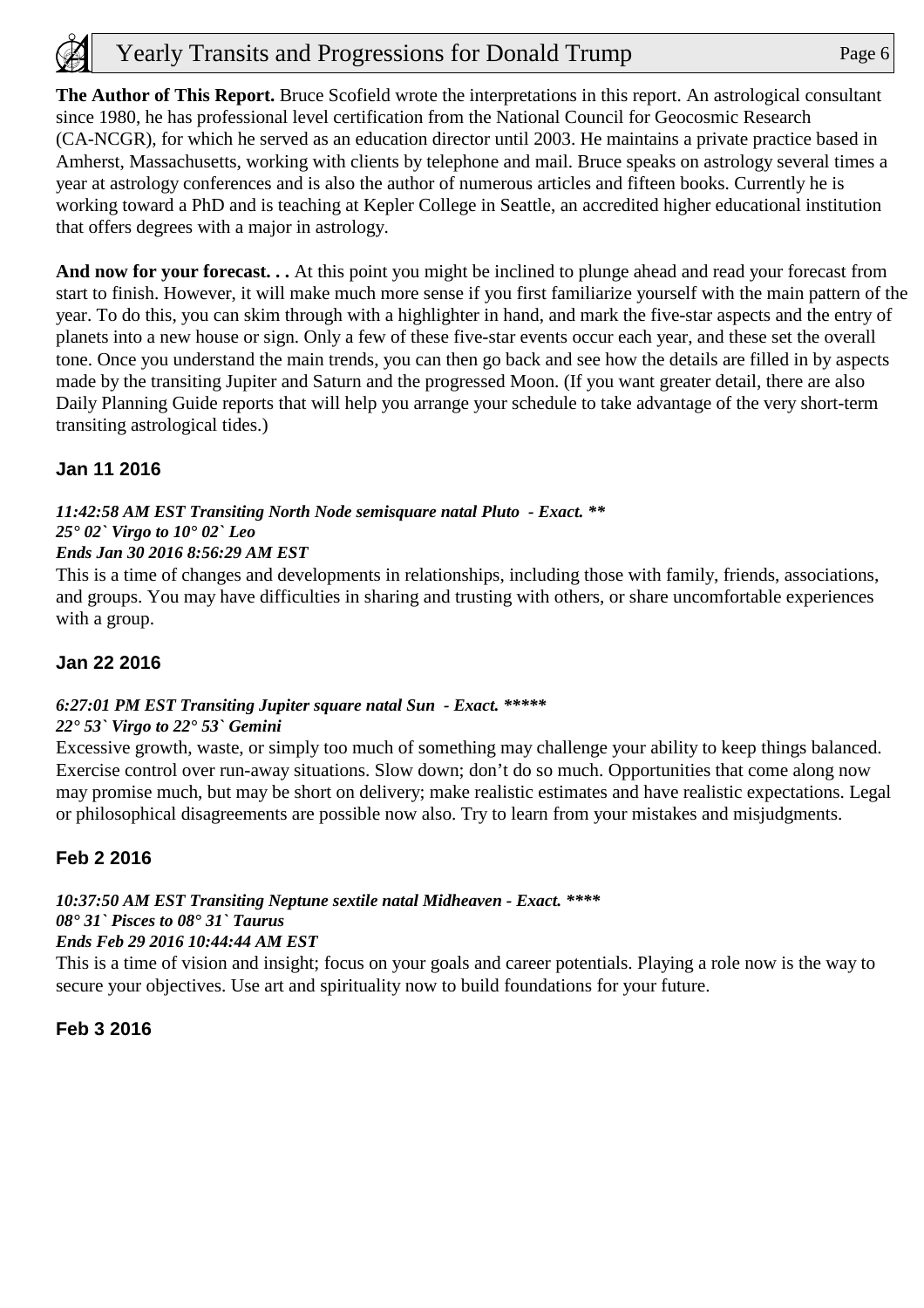# *5:23:54 PM EST Transiting North Node sextile natal Saturn - Exact. \*\*\**

*23° 48` Virgo to 23° 48` Cancer* 

# *Begins Jan 15 2016 8:10:22 PM EST*

*Ends Feb 22 2016 2:37:25 PM EST*

Sharing difficult tasks with others, and making connections with older or more ambitious persons, are themes of this transit. Pay attention to formalities and be responsible.

# **Feb 4 2016**

### *7:33:01 PM EST Transiting Saturn enters your Fifth House - Exact. \*\*\* 14° 26` Sagittarius to 14° 26` Sagittarius*

This transit brings about a need to become more realistic and better organized about your creativity and offspring (artistic or biological). This is a time for serious pleasures, for improving your performance, and for learning creative techniques. You may have problems and responsibilities in regard to children. You may also become more serious about hobbies or pleasures. Becoming a parent or teacher is common under this transit because both roles involve responsibility.

# **Feb 9 2016**

#### *12:59:12 PM EST Transiting Neptune trine natal Mercury - Exact. \*\*\*\*\* 08° 46` Pisces to 08° 46` Cancer Begins Jan 9 2016 8:05:54 PM EST Ends Mar 7 2016 3:28:49 AM EST*

This transit can make your thinking more richly imaginative and creative. It can stimulate intuitions and hunches that bypass logic, and it can enable you to see subtle patterns in events or data that others do not see. It also points your mind beyond the horizon. Communications at a distance, by phone or mail, may become more frequent now. You may become more interested in spiritual or artistic subjects, and your general mental restlessness may stimulate a desire for travel or learning.

# **Feb 10 2016**

#### *4:39:39 AM EST Transiting Uranus opposite natal Jupiter - Exact. \*\*\*\*\* 17° 27` Aries to 17° 27` Libra Ends Mar 4 2016 2:11:42 AM EST*

### This period may bring out your restlessness and impatience, and this may cause you to make changes in your relationships. However, rather than occurring naturally, these changes may seem forced. Internally, you are struggling with your convictions. Also, philosophical, moral, religious, or legal issues will draw your attention. Being over-confident could generate some reckless or rebellious behaviors that lead to social upsets. When you speak with others, try to distinguish between fact and opinion. Try to be open- minded and see the other person's point of view.

# **Feb 13 2016**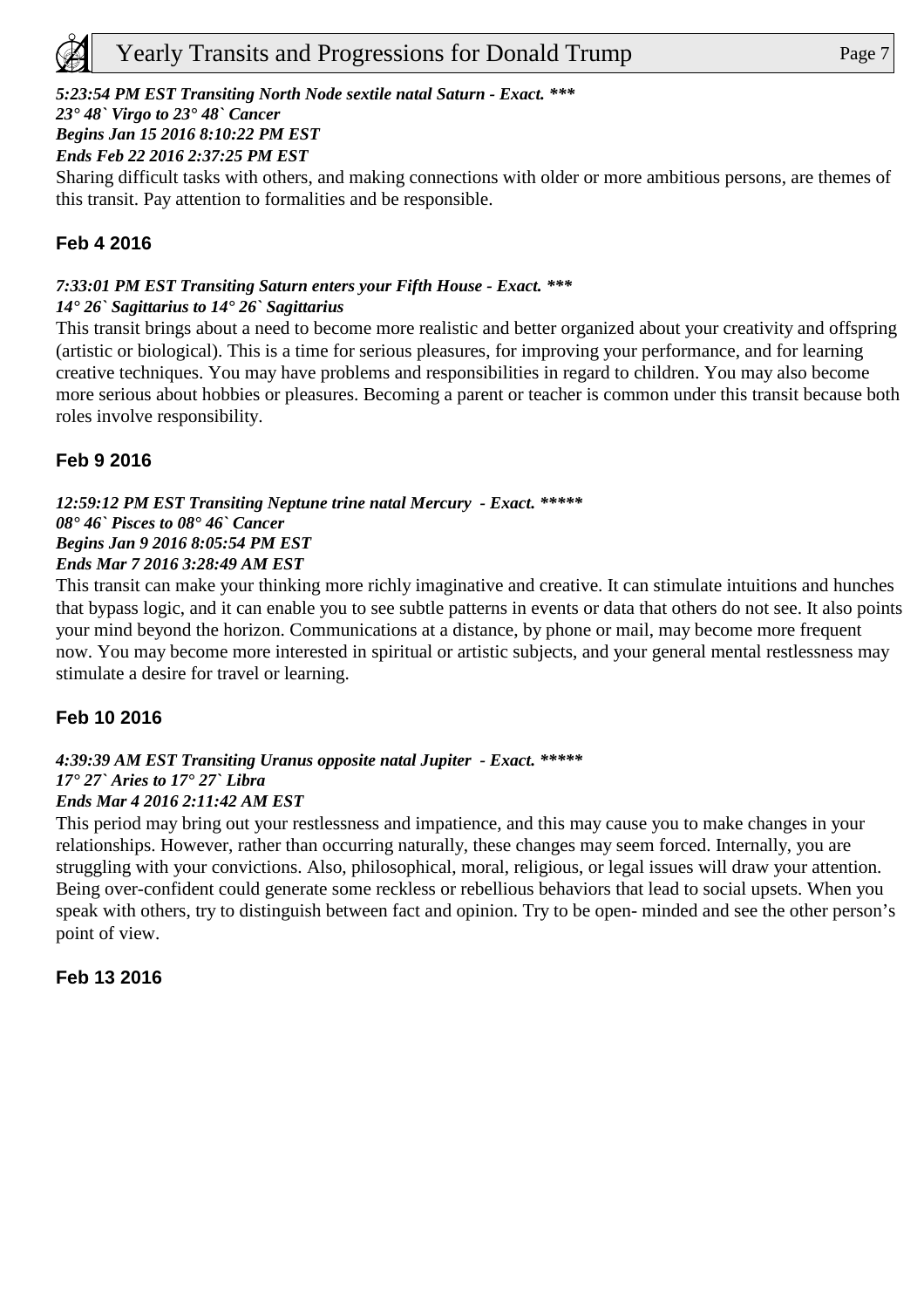# *12:39:17 AM EST Progressed Moon semisquare natal Mars - Exact. \*\*\**

# *11° 44` Cancer to 26° 45` Leo*

*Begins Jan 18 2016 10:05:10 AM EST* 

# *Ends Mar 9 2016 3:14:35 PM EST*

Circumstances are pressuring you to get busy and get some of your personal needs met. Your sense of self is highlighted now, and you may not be in a compromising mood. Don't be a hothead — think things out. Is there a way to meet your own needs and still get along with others? This is a constructive time for building projects, solving problems, and doing solo work.

# *9:10:28 AM EST Transiting Uranus trine natal Ascendant - Exact. \*\*\*\*\* 17° 34` Aries to 17° 34` Leo*

#### *Ends Mar 6 2016 12:28:14 PM EST*

This transit is a golden chance to cultivate your unique identity. During it, you may become intensely involved with your own interests. Developing friendships and relationships with like-minded persons can reinforce your own personal orientation and interests. So can participation in groups or associations. You'll probably make a number of new acquaintances now, but if you don't, perhaps you should. As you define your individuality, you'll feel truer to yourself and freer of restrictions.

# **Feb 16 2016**

# *3:52:40 PM EST Progressed Jupiter square natal Saturn - Exact. \*\*\*\*\**

#### *23° 48` Libra to 23° 48` Cancer*

You are passing through a long period during which you will be pressed to make some important choices in life. The stakes (and possibly the legal implications) are high, and as deadlines approach you may experience some mental strain. This may be a time of crisis and change in residence or employment. Financial pressure is also a possibility, and you may have to adjust to new realities about lifestyle.

# **Feb 17 2016**

*2:16:21 AM EST Transiting Jupiter square natal North Node - Exact. \*\* 20° 48` Virgo to 20° 48` Gemini Begins Feb 7 2016 6:35:49 AM EST Ends Feb 25 2016 1:07:18 PM EST*

For a week or so, your social life and contacts with others may become more extensive, with the possibility of big meetings, large gatherings, family events, and dealings with a variety of people. Some of these events may be obligatory. You may feel pressured to meet with others and to nurture past connections. Also, situations that arise in your social network may involve some travel or transportation arrangements.

# **Feb 18 2016**

*4:13:06 AM EST Transiting Jupiter square natal Moon - Exact. \*\*\* 20° 41` Virgo to 20° 41` Sagittarius Begins Feb 8 2016 2:14:23 PM EST Ends Feb 26 2016 12:36:10 PM EST*

Too much is happening! You may find yourself reacting to emotionally charged situations involving females now. There may also be some conflicts of opinion over differing judgments. You may need to adapt to extravagant or wasteful situations (often in public) and make important judgment calls. Be reasonable in your expectations about others, family matters, and real estate. Be honest with yourself about obligations. Don't expect the world to do everything for you, and you don't have to be everyone else's protector.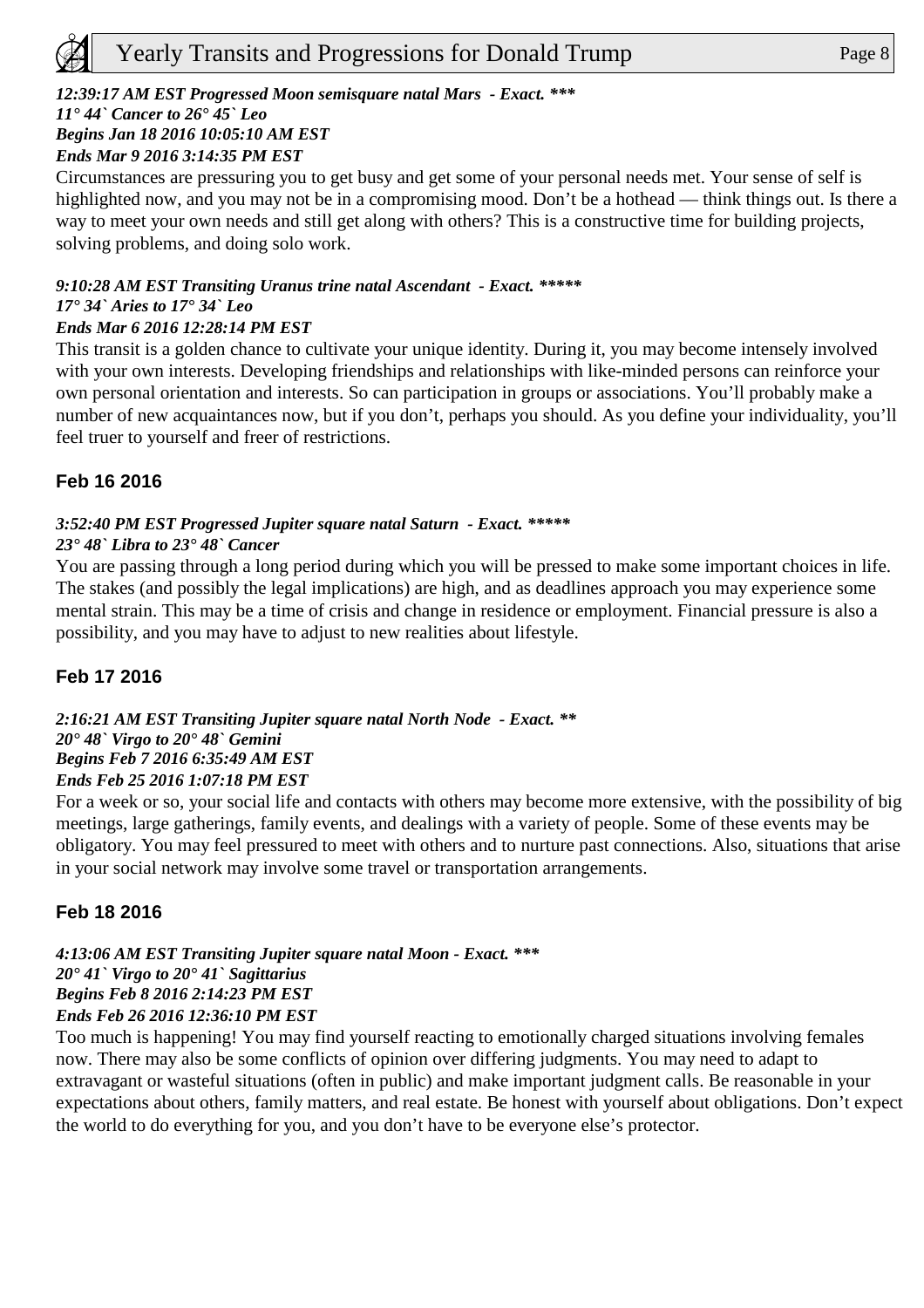

### **Feb 21 2016**

*1:07:36 AM EST Transiting Uranus sextile natal Uranus - Exact. \*\* 17° 53` Aries to 17° 53` Gemini Begins Jan 22 2016 6:49:30 PM EST Ends Mar 12 2016 4:03:06 PM EST*

This transit brings opportunities to break out of ruts and make some progressive changes in career, relationships, and personal matters. Your need for freedom of choice is strong and this will lead to a greater sense of individuality.

*4:14:46 AM EST Transiting North Node square natal Sun - Exact. \*\*\*\* 22° 53` Virgo to 22° 53` Gemini Begins Feb 2 2016 7:01:15 AM EST Ends Mar 11 2016 1:28:17 AM EST*

Connections with others, particularly males, may be a challenge during this transit. Ego problems may get in the way of relationships and different styles of leadership may clash. Physical or very active interactions with others are also possible, some of which may actually be quite productive.

#### **Feb 22 2016**

#### *7:10:36 AM EST Transiting Neptune enters your Eighth House - Exact. \*\*\*\**

#### *09° 15` Pisces to 09° 15` Pisces*

This is not the best time for joint investments unless you are absolutely clear about what you are doing. You may tend to be less rational about shared resources, trusts and inheritances, and you could be misled or be misleading to others. You may also find that your sexuality is more affected by imagination or fantasy and that your dream life becomes more intense.

#### **Mar 11 2016**

*10:06:57 AM EST Transiting Jupiter square natal Uranus - Exact. \* 17° 53` Virgo to 17° 53` Gemini Begins Mar 3 2016 6:00:43 PM EST Ends Mar 19 2016 5:38:24 AM EST*

Meetings and encounters may be somewhat awkward now, but not necessarily disastrous. Interactions with unusual or highly individualized persons are possible. Social events may present you with a few surprises. Expect unusual situations and changes in matters connected with travel, education, or legal matters.

#### **Mar 14 2016**

*4:41:17 AM EST Transiting Neptune quincunx natal Pluto - Exact. \*\* 10° 02` Pisces to 10° 02` Leo Begins Feb 16 2016 4:31:05 PM EST Ends Apr 12 2016 1:33:54 PM EDT*

Power and boundary issues between you and others may be a source of trouble now. Interactions with groups of persons may prove complex, confusing, and ultimately disappointing. Mentally, this transit undermines any efforts at unconscious manipulation and control. If you must work behind the scenes, do so carefully and consciously.

**Mar 18 2016**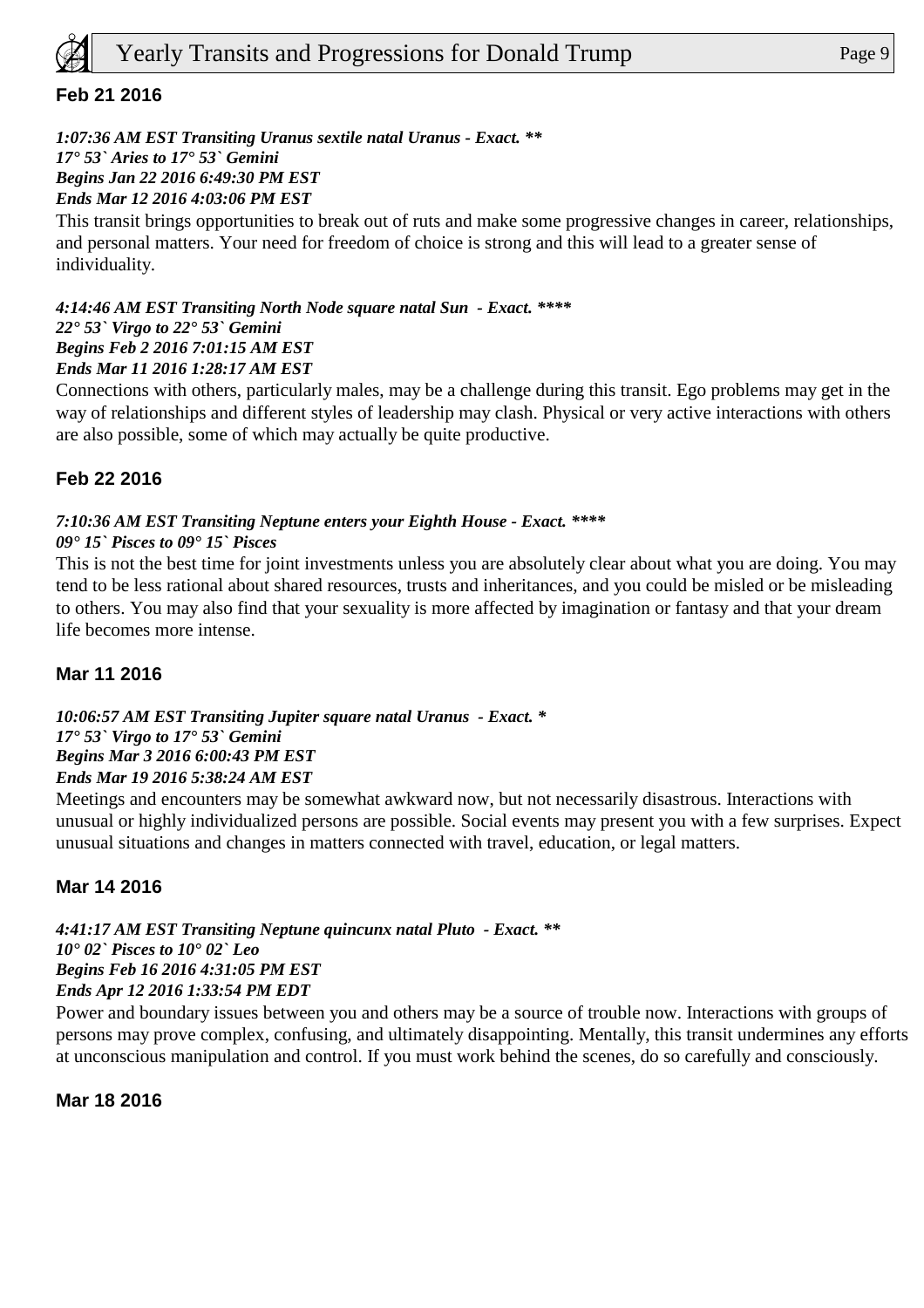# *5:08:26 PM EST Progressed Moon square progressed Ascendant - Exact. \*\*\*\*\**

*13° 04` Cancer to 13° 06` Libra* 

*Begins Feb 20 2016 1:00:38 PM EST* 

*Ends Apr 14 2016 10:18:34 PM EDT*

Changes are happening frequently now and your sense of domestic security may be stressed in some ways. Your usual sources of support and nurturance are either changing or they are out of reach. You are more than usually impressionable and receptive now, and you are relating to others on an natural or instinctive level. Be open to frequent changes. Move if you must, and be ready for some activity and possibly serious work on important relationships over the next few months.

# **Mar 31 2016**

*11:01:29 AM EST Transiting North Node square natal North Node - Exact. \*\*\* 20° 48` Virgo to 20° 48` Gemini Begins Mar 12 2016 1:47:58 PM EST Ends Apr 19 2016 9:15:01 AM EDT*

There may be a pressing need to attend meetings or make connections with others now. Social situations during this period may be mildly uncomfortable and will call for some adjustments. Group activities may not be completely satisfying.

# **Apr 2 2016**

*6:13:34 PM EST Transiting North Node square natal Moon - Exact. \*\*\*\* 20° 41` Virgo to 20° 41` Sagittarius Begins Mar 14 2016 9:00:03 PM EST Ends Apr 21 2016 4:27:05 PM EDT*

Some emotional discomforts may be experienced during the course of this transit. You may feel pressured by family or community obligations. Connections and encounters with female persons may challenge your ability to adapt and relate to others on an emotional basis. On-going work relationships may prosper in some way now.

# **Apr 7 2016**

*3:19:51 AM EDT Transiting Pluto square natal Jupiter - Exact. \*\*\*\*\* 17° 27` Capricorn to 17° 27` Libra Begins Feb 12 2016 10:13:34 AM EST Ends Jun 27 2016 5:49:53 PM EDT*

This may be a restless or anxious time for you. Internally you feel a need for new experiences. You should be open to challenges, changes, and transformations in life through travel, education, and legalities. Ambitions and any desires you may have to be influential will be intensified. Be patient and don't bite off more than you can chew. Bigger isn't always better. Don't hurt others in the process of meeting such needs. Respect others' positions and know the difference between fact and opinion. Legal issues or conflicts of opinion may present challenges.

# **Apr 13 2016**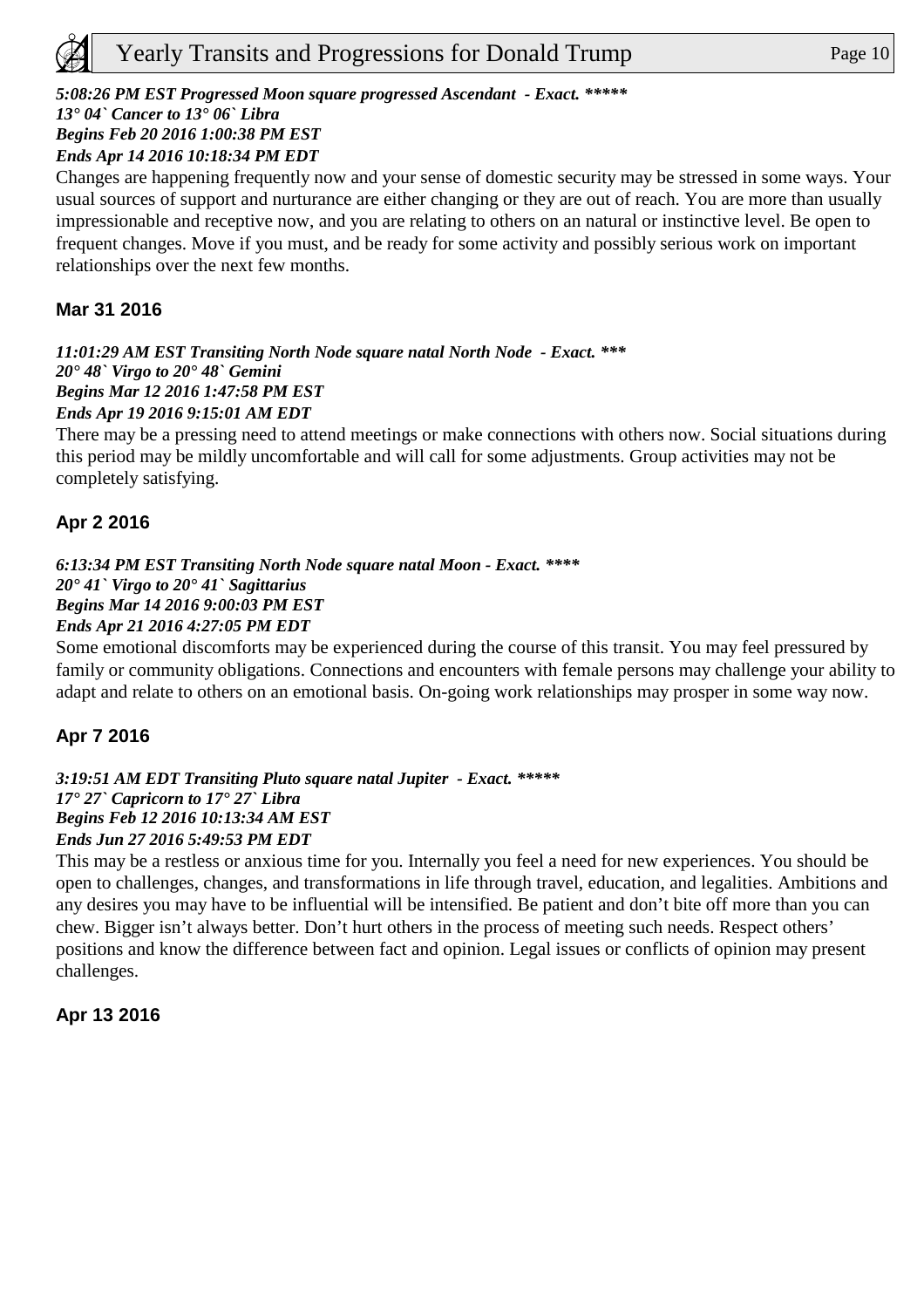#### *7:24:12 PM EDT Transiting Uranus trine natal Moon - Exact. \*\*\*\*\**

#### *20° 41` Aries to 20° 41` Sagittarius*

*Begins Mar 27 2016 5:04:49 AM EST* 

#### *Ends May 1 2016 3:00:08 PM EDT*

You may feel an urge to make some changes in your life now. You are filled with emotional excitement and strange, but positive feelings. Your subconscious mind is bringing you some remarkable intuitive insights into the nature of your life at this time. You may experience intense, although temporary interactions with strong-willed females, in some cases physical attraction. This is a time of successful adjustments to changes and interesting experiments.

### **Apr 14 2016**

#### *6:29:53 PM EDT Progressed Mars square natal Mercury - Exact. \*\*\*\*\* 08° 46` Libra to 08° 46` Cancer*

Your mind is sharp and your thoughts agitated. You feel confident that you are right, and you may be low on patience and high on speaking your mind. This progression brings a rise in pressure and stress in regard to communications and transportation. You may need to assert yourself verbally in personal conflicts or in order to defend yourself. Arguments with others may be more frequent now. You may have some challenges or problems with cars or other forms of mobility. Be reasonable, take safety precautions, and don't push your luck.

#### **Apr 15 2016**

*10:36:08 PM EDT Transiting Uranus sextile natal North Node - Exact. \*\*\* 20° 48` Aries to 20° 48` Gemini Begins Mar 29 2016 8:58:46 AM EST Ends May 3 2016 8:52:26 PM EDT*

Your social life may become more interesting or unusual during this transit. Groups or networks of persons may come together suddenly, and meetings may occur spontaneously. Connections with others are short term, but potentially positive.

#### **Apr 28 2016**

#### *10:15:23 AM EDT Progressed Sun semisquare progressed Moon - Exact. \*\*\*\*\* 29° 41` Leo to 14° 40` Cancer Begins Mar 31 2016 10:01:13 PM EST Ends May 25 2016 9:33:49 PM EDT*

Life, in general, may be somewhat stressful now. This could be a moderately challenging time, both physically and emotionally. Your internal self is divided, and this division may be reflected in your outer life and in financial matters. Although you may have no choice except to act on any minor crises that occur now, take care of your body; don't over-indulge or push yourself beyond reasonable limits. Pay attention to your feelings; don't deny the fact that you may be very upset about some things right now.

#### **Apr 29 2016**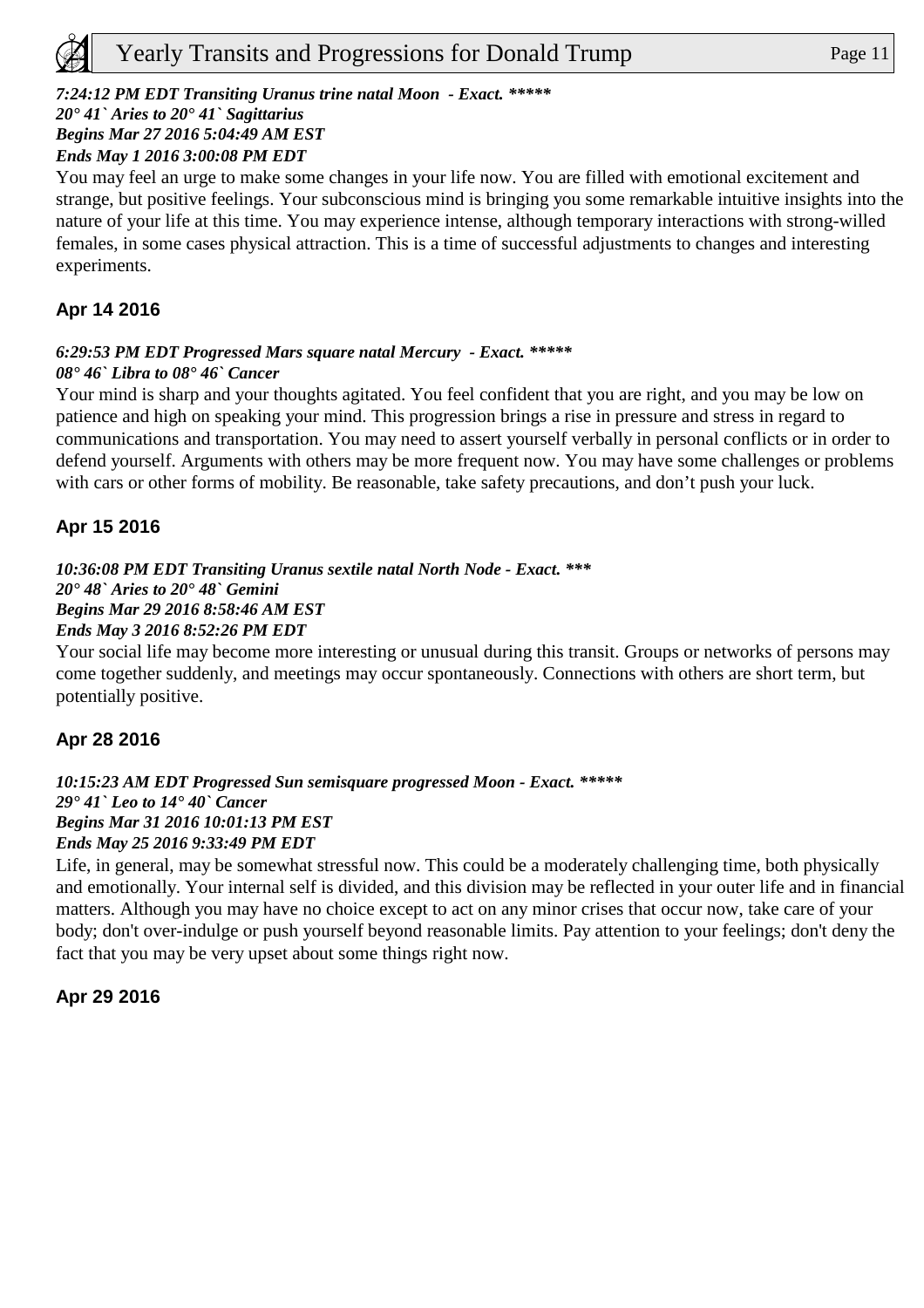# *8:44:10 AM EDT Transiting Pluto square natal Jupiter - Exact. \*\*\*\*\**

# *17° 27` Capricorn to 17° 27` Libra*

*Begins Feb 12 2016 10:13:34 AM EST* 

# *Ends Jun 27 2016 5:49:53 PM EDT*

This may be a restless or anxious time for you. Internally you feel a need for new experiences. You should be open to challenges, changes, and transformations in life through travel, education, and legalities. Ambitions and any desires you may have to be influential will be intensified. Be patient and don't bite off more than you can chew. Bigger isn't always better. Don't hurt others in the process of meeting such needs. Respect others' positions and know the difference between fact and opinion. Legal issues or conflicts of opinion may present challenges.

# **May 11 2016**

#### *7:45:39 PM EDT Progressed Moon square progressed Venus - Exact. \*\*\*\*\* 15° 11` Cancer to 15° 12` Libra Begins Apr 14 2016 4:06:54 AM EDT Ends Jun 8 2016 11:28:14 AM EDT*

During this progression, the clash of the two most feminine symbols in astrology suggests the real possibility of some emotional strife. Internally, you don't quite feel at home with those you are involved with. Externally, females may be affecting your life powerfully. Positively, this could be a time when you sort out these feelings. Negatively, you may be in a period where your relations with others suffer. This is not a time for rationality, it is a time for accepting feelings and expressing your feelings in some creative manner, if possible.

# **May 15 2016**

# *4:23:10 PM EDT Transiting Saturn, retrograde, re-enters your Fourth House - Exact.*

#### *14° 26` Sagittarius to 14° 26` Sagittarius*

Once more, for a relatively brief period, family and property issues may test your ability to be mature and take on responsibilities. You may need to take care of some loose ends regarding important family matters, your home, land or real estate. Your attention could be drawn back your roots, heritage and family history, and you may still have some lessons on centering and securing yourself on an emotional level. Once you take care of such issues, you will be ready to re-focus on your progeny, your creative powers and your ability to have fun as Saturn re-enters your Fifth House.

# **May 16 2016**

#### *2:18:25 AM EDT Progressed Moon conjunct progressed Midheaven - Exact. \*\*\*\*\* 15° 22` Cancer to 15° 23` Cancer Begins Apr 18 2016 3:02:41 PM EDT Ends Jun 12 2016 1:39:03 PM EDT*

Your sense of direction and social position, and your professional aims, are highlighted now. In some ways, your life is taking on a whole new purpose. Be open to opportunities now, especially ones that call on your ability to nurture or serve the public in some way.

# **May 25 2016**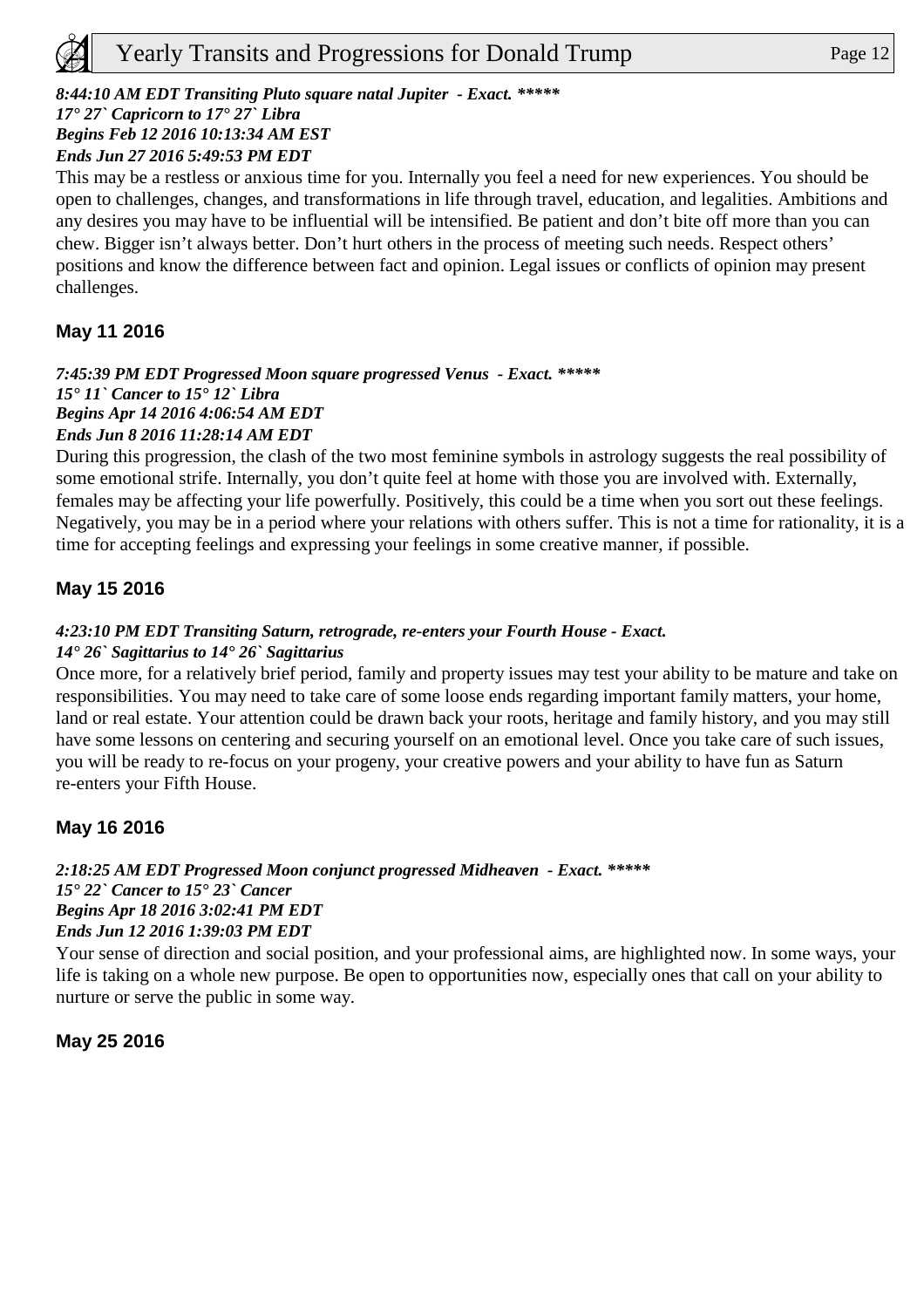

# *8:14:34 AM EDT Transiting Uranus sextile natal Sun - Exact. \*\*\*\**

#### *22° 53` Aries to 22° 53` Gemini Begins May 5 2016 8:38:55 AM EDT*

*Ends Jun 20 2016 4:45:58 AM EDT*

This transit stimulates your will power and higher mind, and it favors seeking out new experiences, especially those that are unusual. It's also a time for progressive thought and original creativity. Now is the time to develop your individuality. Don't be afraid to be different!

#### *1:35:42 PM EDT Transiting North Node square natal Uranus - Exact. \*\*\* 17° 53` Virgo to 17° 53` Gemini Begins May 6 2016 4:22:11 PM EDT Ends Jun 13 2016 10:49:13 AM EDT*

Expect some shifts and changes in your normal social patterns now. Be ready for schedule conflicts, sudden meetings and separations, cancellations, and interruptions, all of which may occur more frequently now. Meetings or dealings with rigid characters and troublesome experiences with groups are possible also.

# **Jun 17 2016**

*6:50:02 PM EDT Transiting Uranus square natal Saturn - Exact. \*\*\*\* 23° 48` Aries to 23° 48` Cancer Begins May 23 2016 4:54:02 PM EDT Ends Oct 7 2016 7:05:02 PM EDT*

This is a time of stress, instability, separations and disputes over authority. There may be some career changes or possibly a sudden rupture or separation in relationships or a toppling or rejecting of authority. Opposing views clash, making it difficult to reach a decision. This transit will bring out your inner conflicts, which may manifest externally in the world around you. Be patient and tolerant of delays. In your life there is a deep tension between old and new, the ancient and the modern. Rigidities on your part, or on the part of others, will tend to slow progress. Contradictions abound.

# **Jul 6 2016**

*3:16:10 PM EDT Transiting Jupiter square natal Uranus - Exact. \* 17° 53` Virgo to 17° 53` Gemini Begins Jun 29 2016 11:09:27 AM EDT Ends Jul 13 2016 5:22:55 AM EDT*

Meetings and encounters may be somewhat awkward now, but not necessarily disastrous. Interactions with unusual or highly individualized persons are possible. Social events may present you with a few surprises. Expect unusual situations and changes in matters connected with travel, education, or legal matters.

**Jul 8 2016**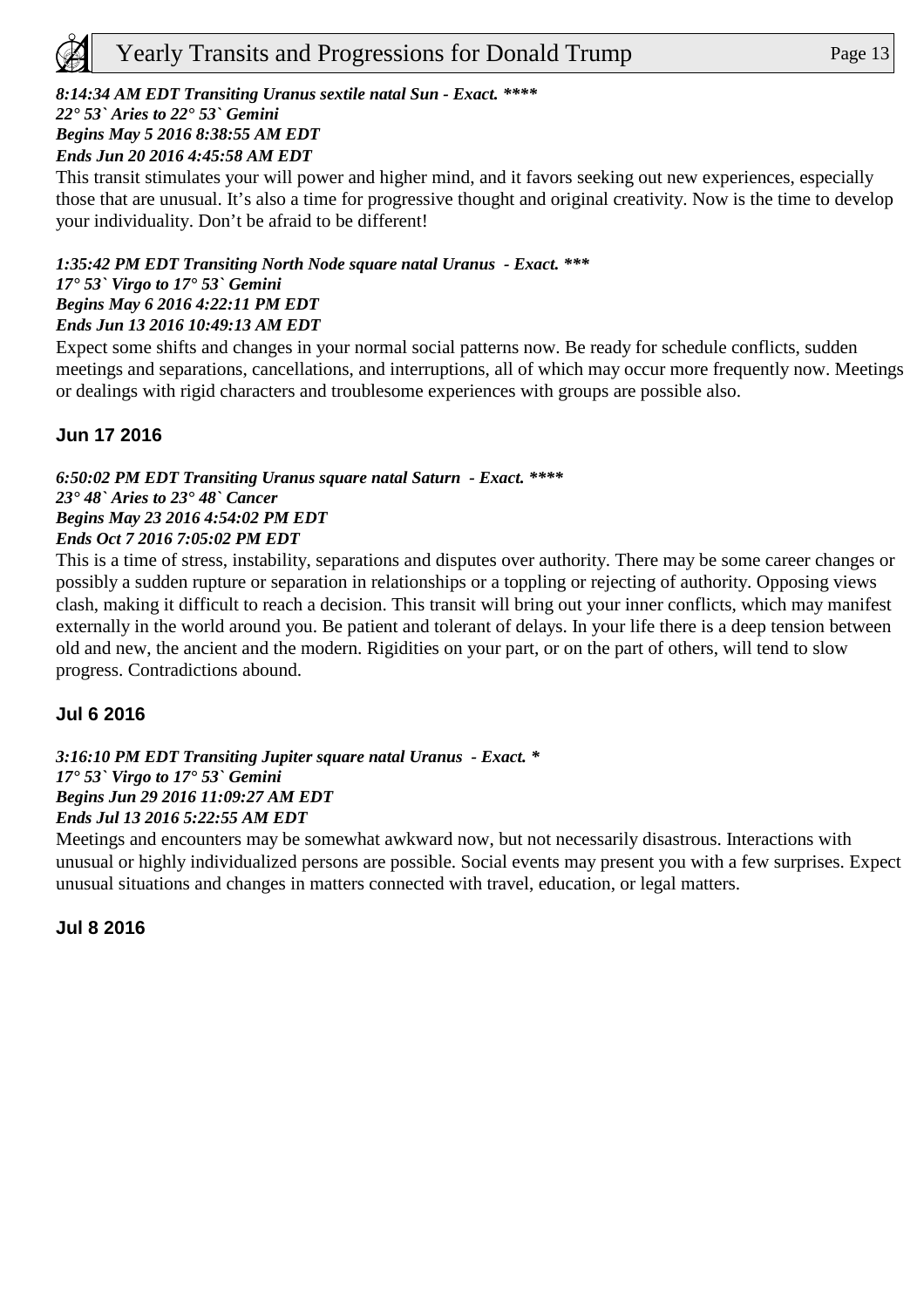#### *1:46:38 AM EDT Progressed Moon square natal Jupiter - Exact. \*\*\*\**

# *17° 26` Cancer to 17° 27` Libra*

*Begins Jun 12 2016 10:55:45 AM EDT* 

*Ends Aug 2 2016 4:43:02 PM EDT*

You may feel overwhelmed by the force and pace of events occurring in your life now. Big changes are in the works and you may have some difficulty processing all of it on the emotional level. The changes happening now need to occur in order for you to grow out of your present situation. It may also be the case that you simply have too much going on now and are being pushed over the top — so that decisions are hard to make. Relations with others may be challenging, and you may be engaged in conflicts of a moral, ethical or legal nature. In order to sort out right from wrong, you may need to consult your own moral code. Remember, however, to be pragmatic, and don't hold onto ideas or situations that are unrealistic or overly- optimistic.

#### **Jul 24 2016**

#### *1:29:56 AM EDT Transiting Jupiter square natal Moon - Exact. \*\* 20° 41` Virgo to 20° 41` Sagittarius Begins Jul 18 2016 3:38:05 AM EDT Ends Jul 29 2016 5:03:31 PM EDT*

Too much is happening! You may find yourself reacting to emotionally charged situations involving females now. There may also be some conflicts of opinion over differing judgments. You may need to adapt to extravagant or wasteful situations (often in public) and make important judgment calls. Be reasonable in your expectations about others, family matters, and real estate. Be honest with yourself about obligations. Don't expect the world to do everything for you, and you don't have to be everyone else's protector.

#### *6:19:15 PM EDT Transiting Jupiter square natal North Node - Exact. \*\* 20° 48` Virgo to 20° 48` Gemini Begins Jul 18 2016 9:17:56 PM EDT Ends Jul 30 2016 9:11:55 AM EDT*

For a week or so, your social life and contacts with others may become more extensive, with the possibility of big meetings, large gatherings, family events, and dealings with a variety of people. Some of these events may be obligatory. You may feel pressured to meet with others and to nurture past connections. Also, situations that arise in your social network may involve some travel or transportation arrangements.

# **Jul 26 2016**

*2:43:53 AM EDT Transiting Saturn trine natal Pluto - Exact. \*\*\*\* 10° 02` Sagittarius to 10° 02` Leo Begins Jul 3 2016 9:11:50 AM EDT Ends Sep 22 2016 5:55:59 AM EDT*

Any hard and steady work that you put in during this transit will pay off in your efforts to achieve your goals and gain more control over your life. Make a commitment to your ambitions. Your mind is focused now, your concentration intense. Through dedicated teamwork, you can organize productive and transformative activities along with others.

#### **Jul 30 2016**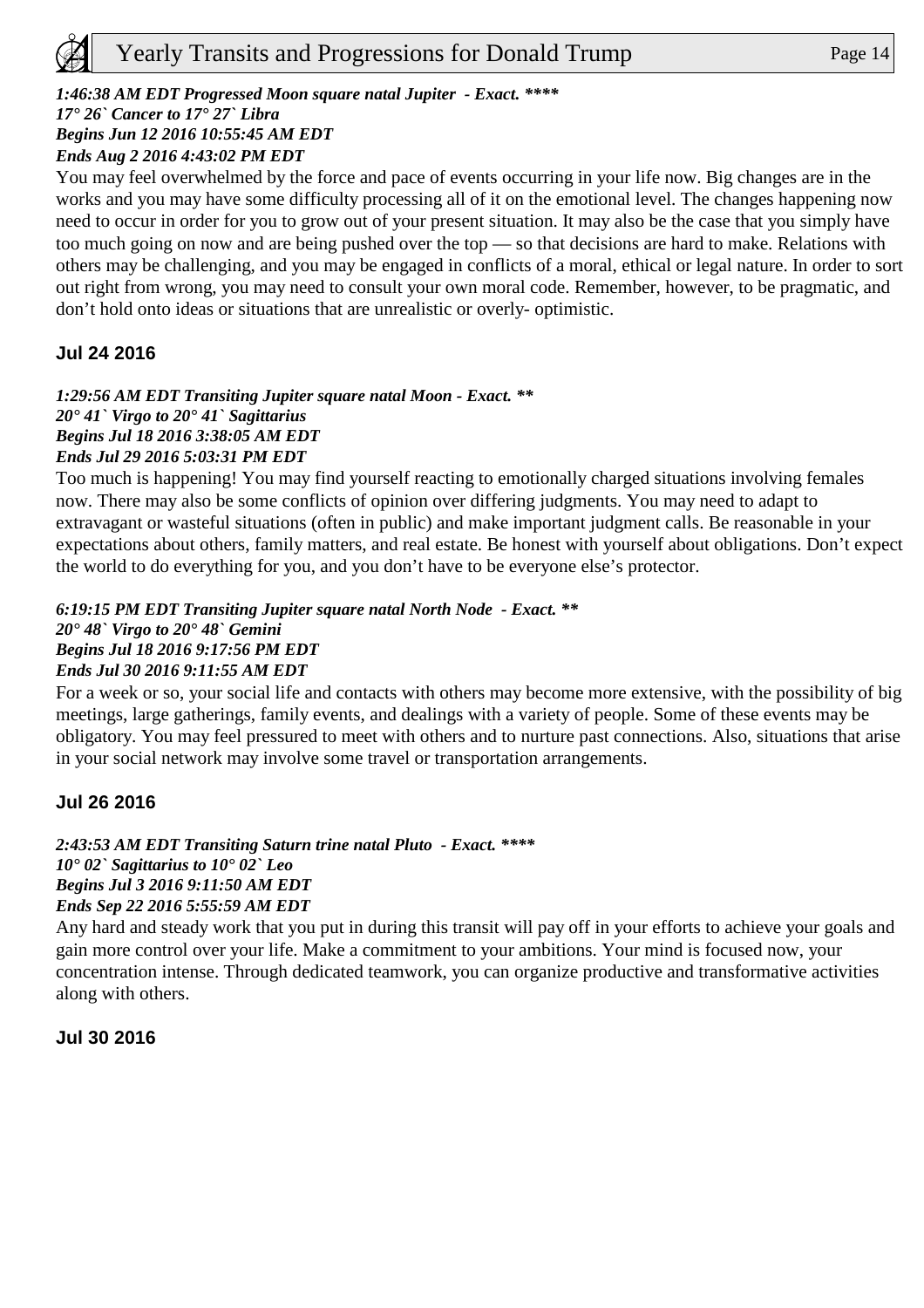# *8:13:18 AM EDT Progressed Moon enters your Twelfth House - Exact. \**

# *18° 18` Cancer to 18° 19` Cancer*

With the progressed Moon in your Twelfth House you may be called upon to deal with aspects of yourself that you prefer to hide from the world. During this period of two years or more, it is appropriate to grant yourself some extra time alone so that you can deal with whatever internal issues are impeding your growth. Using this period to understand the "programs" that tend to control your behavior will pay off in a few years when the Moon progresses over your Ascendant into your First House. Then, your emotional attention will once more be ready to turn outward.

# **Aug 5 2016**

*5:21:38 AM EDT Transiting Jupiter square natal Sun - Exact. \*\* 22° 53` Virgo to 22° 53` Gemini Begins Jul 30 2016 7:46:50 PM EDT Ends Aug 10 2016 11:02:50 AM EDT*

Excessive growth, waste, or simply too much of something may challenge your ability to keep things balanced. Exercise control over run-away situations. Slow down; don't do so much. Opportunities that come along now may promise much, but may be short on delivery; make realistic estimates and have realistic expectations. Legal or philosophical disagreements are possible now also. Try to learn from your mistakes and misjudgments.

# **Aug 10 2016**

*1:38:02 AM EDT Transiting Jupiter sextile natal Saturn - Exact. \* 23° 48` Virgo to 23° 48` Cancer Begins Aug 4 2016 7:40:42 PM EDT Ends Aug 15 2016 4:20:45 AM EDT*

This supportive and stabilizing transit indicates good judgment and realistic perceptions. It's a time for making decisions, commitments, and evaluations, and for improving the material and spiritual quality of your life.

# **Aug 16 2016**

*8:14:02 AM EDT Transiting Jupiter semisquare natal Pluto - Exact. \* 25° 02` Virgo to 10° 02` Leo Begins Aug 11 2016 6:10:49 AM EDT Ends Aug 21 2016 7:45:34 AM EDT* You feel motivated to change things. Urges for power, expressed in terms of territory, finances, or sexuality, need

to be handled. Overgrowth could be a big problem.

# **Aug 19 2016**

*1:32:04 PM EDT Transiting Jupiter sextile natal Venus - Exact. \* 25° 41` Virgo to 25° 41` Cancer Begins Aug 14 2016 1:09:48 PM EDT Ends Aug 24 2016 11:38:21 AM EDT*

This may be a positive time socially and artistically. Friendships and partnerships prosper; teamwork is successful and cooperation comes relatively easily. This time is favorable for meetings, large gatherings, parties and artistic endeavors.

**Aug 31 2016**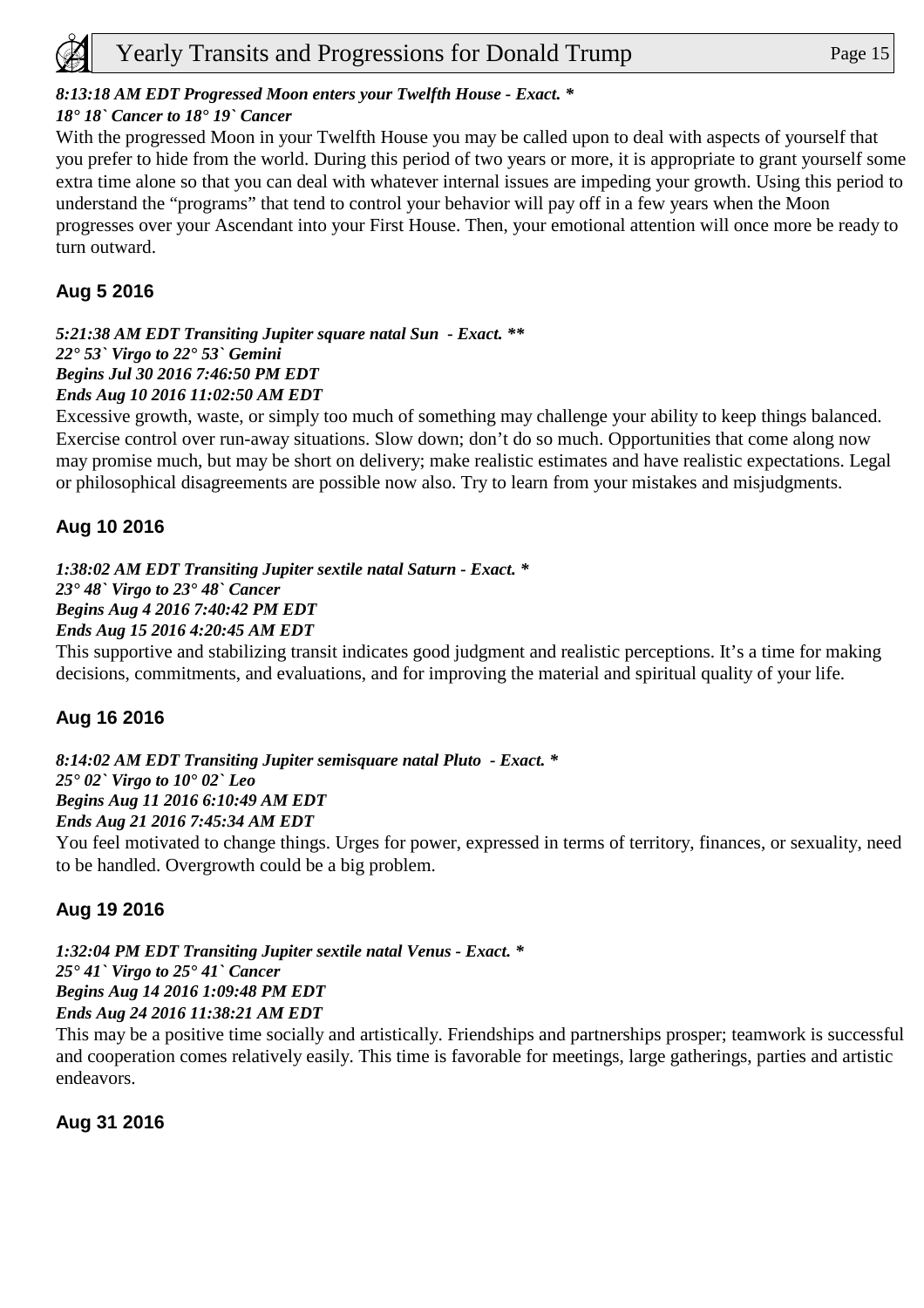#### *7:13:21 AM EDT Transiting Saturn trine natal Pluto - Exact. \*\*\*\**

*10° 02` Sagittarius to 10° 02` Leo* 

#### *Begins Jul 3 2016 9:11:50 AM EDT*

*Ends Sep 22 2016 5:55:59 AM EDT*

Any hard and steady work that you put in during this transit will pay off in your efforts to achieve your goals and gain more control over your life. Make a commitment to your ambitions. Your mind is focused now, your concentration intense. Through dedicated teamwork, you can organize productive and transformative activities along with others.

# **Sep 4 2016**

# *9:46:45 PM EDT Progressed Mercury conjunct progressed Pluto - Exact. \*\*\*\*\**

#### *11° 58` Leo to 11° 58` Leo*

Schedule pressures and difficult interactions are possible during this progression. Situations call for a clear mind and quick responses. This is a good time for investigations and exploration of dark areas, physically and mentally.

# **Sep 10 2016**

#### *8:11:14 AM EDT Transiting Uranus square natal Saturn - Exact. \*\*\*\*\* 23° 48` Aries to 23° 48` Cancer Begins May 23 2016 4:54:02 PM EDT Ends Oct 7 2016 7:05:02 PM EDT*

This is a time of stress, instability, separations and disputes over authority. There may be some career changes or possibly a sudden rupture or separation in relationships or a toppling or rejecting of authority. Opposing views clash, making it difficult to reach a decision. This transit will bring out your inner conflicts, which may manifest externally in the world around you. Be patient and tolerant of delays. In your life there is a deep tension between old and new, the ancient and the modern. Rigidities on your part, or on the part of others, will tend to slow progress. Contradictions abound.

# **Sep 21 2016**

#### *6:54:55 AM EDT Transiting Jupiter semisquare natal Ascendant - Exact. \* 02° 34` Libra to 17° 34` Leo Begins Sep 16 2016 3:33:24 PM EDT Ends Sep 25 2016 9:57:36 PM EDT*

You may attend large gatherings or meetings during this transit. While your social horizons may be expanding, there may also be some conflicts in values that make the process somewhat uncomfortable at times. Excesses and extravagance are a problem now.

# **Sep 24 2016**

# *12:08:09 PM EDT Transiting Neptune quincunx natal Pluto - Exact. \*\**

*10° 02` Pisces to 10° 02` Leo* 

# *Begins Aug 18 2016 5:47:21 AM EDT*

Power and boundary issues between you and others may be a source of trouble now. Interactions with groups of persons may prove complex, confusing, and ultimately disappointing. Mentally, this transit undermines any efforts at unconscious manipulation and control. If you must work behind the scenes, do so carefully and consciously.

**Sep 28 2016**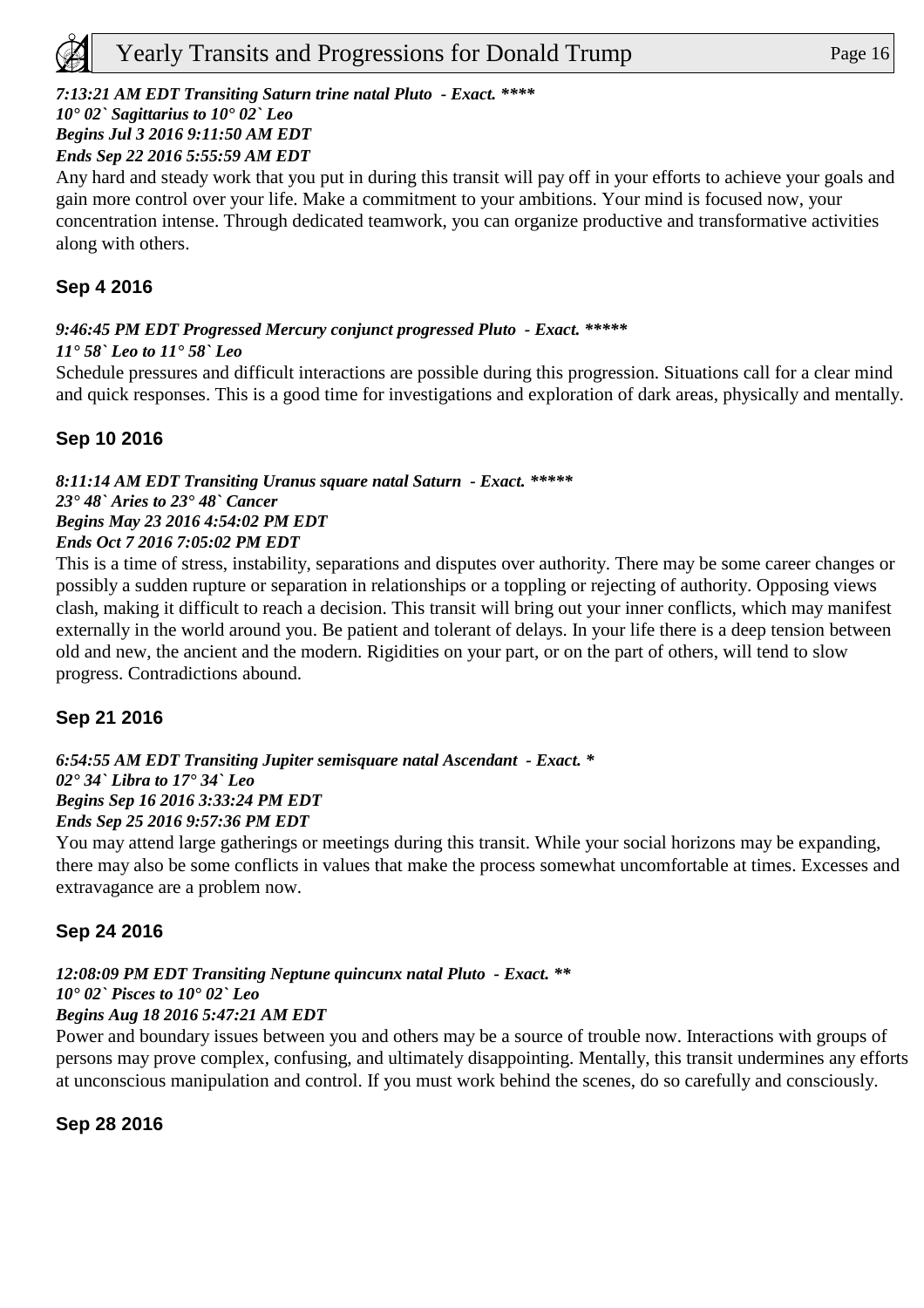# *20° 38` Cancer to 20° 41` Sagittarius*

*Begins Sep 3 2016 6:51:12 AM EDT* 

#### *Ends Oct 24 2016 1:22:50 PM EDT*

Psychologically, you may feel moderately anxious and ambivalent now. Most likely, you can't get everything you want and will have to accept tradeoffs. It's a time for flexibility on your part, and also for eating right and being around positive energies. Health issues may concern you now.

# **Oct 5 2016**

*9:42:20 PM EDT Transiting Uranus sextile natal Sun - Exact. \*\*\*\* 22° 53` Aries to 22° 53` Gemini Begins Sep 7 2016 7:30:54 PM EDT Ends Oct 30 2016 5:28:22 PM EST*

This transit stimulates your will power and higher mind, and it favors seeking out new experiences, especially those that are unusual. It's also a time for progressive thought and original creativity. Now is the time to develop your individuality. Don't be afraid to be different!

# **Oct 6 2016**

*10:03:24 AM EDT Transiting Jupiter conjunct natal Neptune - Exact. \*\*\* 05° 50` Libra to 05° 50` Libra Begins Oct 1 2016 6:47:57 PM EDT Ends Oct 11 2016 1:48:42 AM EDT*

This is a time for spiritual and artistic growth. Feelings are deep and compassionate. You may feel strong humanitarian impulses, or you may be the recipient of generosity. Your mind is taking deeper impressions now, your imagination is more fertile, and you may be thinking about the future. Spiritual interests and striving for perfection are important. Your imagination may find a good outlet in art and aesthetics.

# *10:23:15 PM EDT Transiting Jupiter enters your Third House - Exact. \*\**

#### *05° 57` Libra to 05° 57` Libra*

This transit brings growth and improvements in your thinking and understanding about your environment. Communications of all kinds (writing, speaking, teaching, reading, etc.) are enhanced as a result of learning or interacting with neighbors, relatives and friends. Opportunities should be present to make improvements in your local area. Publicity may be forthcoming as well. Travel and short journeys may be more frequent now, and so you'll need good, reliable transportation.

# **Oct 8 2016**

#### *2:58:41 PM EDT Transiting North Node semisquare natal Venus - Exact. \*\*\* 10° 41` Virgo to 25° 41` Cancer Begins Sep 19 2016 5:45:10 PM EDT Ends Oct 27 2016 12:12:12 PM EDT*

Social obligations may be on your agenda now. Be diplomatic, and get on with collaborations and joint projects. This is a time of meetings, gatherings, and making connections with females.

#### **Oct 18 2016**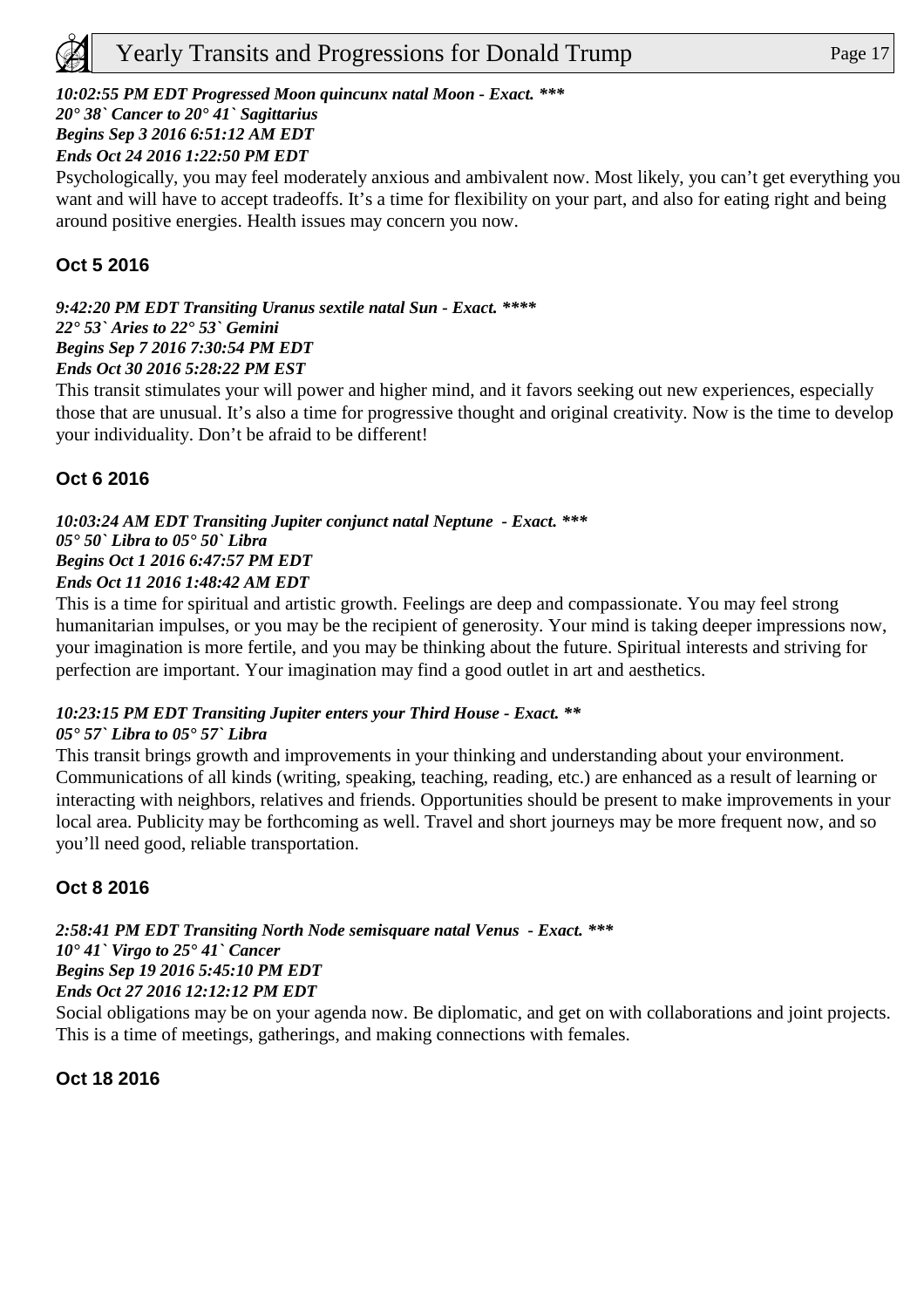# *11:32:41 PM EDT Transiting Jupiter quincunx natal Midheaven - Exact. \**

# *08° 31` Libra to 08° 31` Taurus*

# *Begins Oct 14 2016 6:22:27 AM EDT*

# *Ends Oct 23 2016 5:52:36 PM EDT*

Look carefully at opportunities that come your way now. While they may not deliver all that is promised, still there may be some growth or publicity in your professional life.

# **Oct 20 2016**

*4:27:04 AM EDT Transiting Jupiter square natal Mercury - Exact. \*\* 08° 46` Libra to 08° 46` Cancer Begins Oct 15 2016 11:00:50 AM EDT Ends Oct 24 2016 11:08:00 PM EDT*

Any problems now are a matter of excess; there's too much or too many. You need to learn or assimilate many facts and mass quantities of information. Big ideas or generalizations should be carefully monitored; it may be easy to get carried away with what you or others perceive to be "the truth." Communications of all kinds are intensified. Driving, travel and movement around your environment may be challenging or inconvenient.

# **Oct 26 2016**

*5:39:37 AM EDT Transiting Jupiter sextile natal Pluto - Exact. \* 10° 02` Libra to 10° 02` Leo Begins Oct 21 2016 10:35:14 AM EDT Ends Oct 31 2016 1:27:37 AM EST*

You may feel compelled to extend your reach, to improve your financial conditions, and to increase your personal power. This is a time to explore your potentials and embrace deep changes in your life that are needed to facilitate such growth.

# **Nov 1 2016**

#### *8:26:10 AM EST Transiting Saturn enters your Fifth House - Exact. \*\*\* 14° 26` Sagittarius to 14° 26` Sagittarius*

This transit brings about a need to become more realistic and better organized about your creativity and offspring (artistic or biological). This is a time for serious pleasures, for improving your performance, and for learning creative techniques. You may have problems and responsibilities in regard to children. You may also become more serious about hobbies or pleasures. Becoming a parent or teacher is common under this transit because both roles involve responsibility.

# **Nov 3 2016**

*1:41:31 PM EST Transiting Jupiter semisquare natal Mars - Exact. \* 11° 45` Libra to 26° 45` Leo Begins Oct 29 2016 4:25:06 PM EDT Ends Nov 8 2016 2:29:15 PM EST*

This may be a busy and stressful time, but potentially productive. Regulate your impulses and competitive instincts. Athletics and physical activities are a good way to channel the energy. Handle legal and philosophical conflicts with restraint.

#### **Nov 12 2016**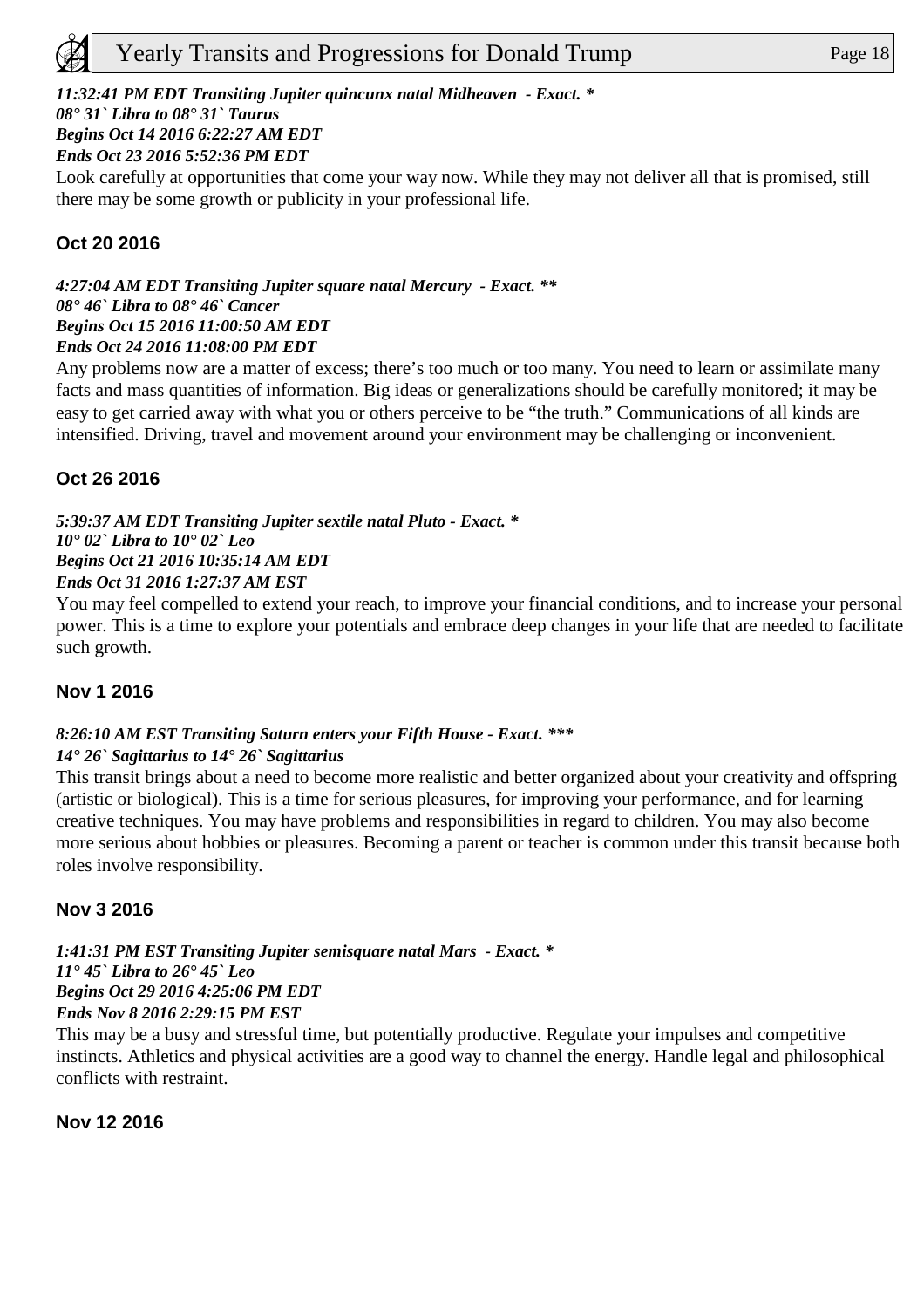# *11:46:43 PM EST Transiting North Node semisquare natal Saturn - Exact. \*\**

#### *08° 48` Virgo to 23° 48` Cancer*

#### *Begins Oct 25 2016 3:33:11 AM EDT*

#### *Ends Dec 1 2016 9:00:14 PM EST*

Relationships will require self-control, attention to formalities, and the acceptance of separations and restrictions. Connections with older or more ambitions persons are probable.

# **Nov 13 2016**

*2:57:20 PM EST Transiting North Node sextile natal Mercury - Exact. \*\*\* 08° 46` Virgo to 08° 46` Cancer Begins Oct 25 2016 6:43:49 PM EDT Ends Dec 2 2016 12:10:52 PM EST*

This should be a time of sensitive communications and important meetings. Intellectual contacts, business meetings, and discussions on many topics are possible now.

#### *4:01:40 PM EST Transiting Neptune, retrograde, re-enters your Seventh House - Exact. 09° 15` Pisces to 09° 15` Pisces*

Replaying a pattern that you may have experienced during the past few years, you may find a resurgence of complex and hard-to-pin-down problems regarding relationships. Confusing episodes may create mistrust, uncertainty or disappointment, and may put a strain on your marriage or other partnerships. Your best strategy is to make an extra effort to communicate clearly and honestly. Also, be careful what advice you give, and be critical about any advice you receive. Fortunately, you've been through all this before, and have probably learned how to deal with it at least somewhat. Even more fortunately, this transit won't last longer than a few months this time around.

#### **Nov 18 2016**

#### *10:01:52 AM EST Transiting North Node trine natal Midheaven - Exact. \*\*\*\*\* 08° 31` Virgo to 08° 31` Taurus Begins Oct 30 2016 12:48:21 PM EST Ends Dec 7 2016 7:15:23 AM EST*

Your ties to community and family may become more active or more important now. Being with and enjoying others in public, receiving publicity, and making professional connections is another theme of this transit. It's a good time to network with those who are well-connected in a public or professional sense.

#### **Nov 26 2016**

#### *5:50:35 AM EST Transiting Neptune enters your Eighth House - Exact. \*\*\*\*\* 09° 15` Pisces to 09° 15` Pisces*

This is not the best time for joint investments unless you are absolutely clear about what you are doing. You may tend to be less rational about shared resources, trusts and inheritances, and you could be misled or be misleading to others. You may also find that your sexuality is more affected by imagination or fantasy and that your dream life becomes more intense.

#### **Nov 28 2016**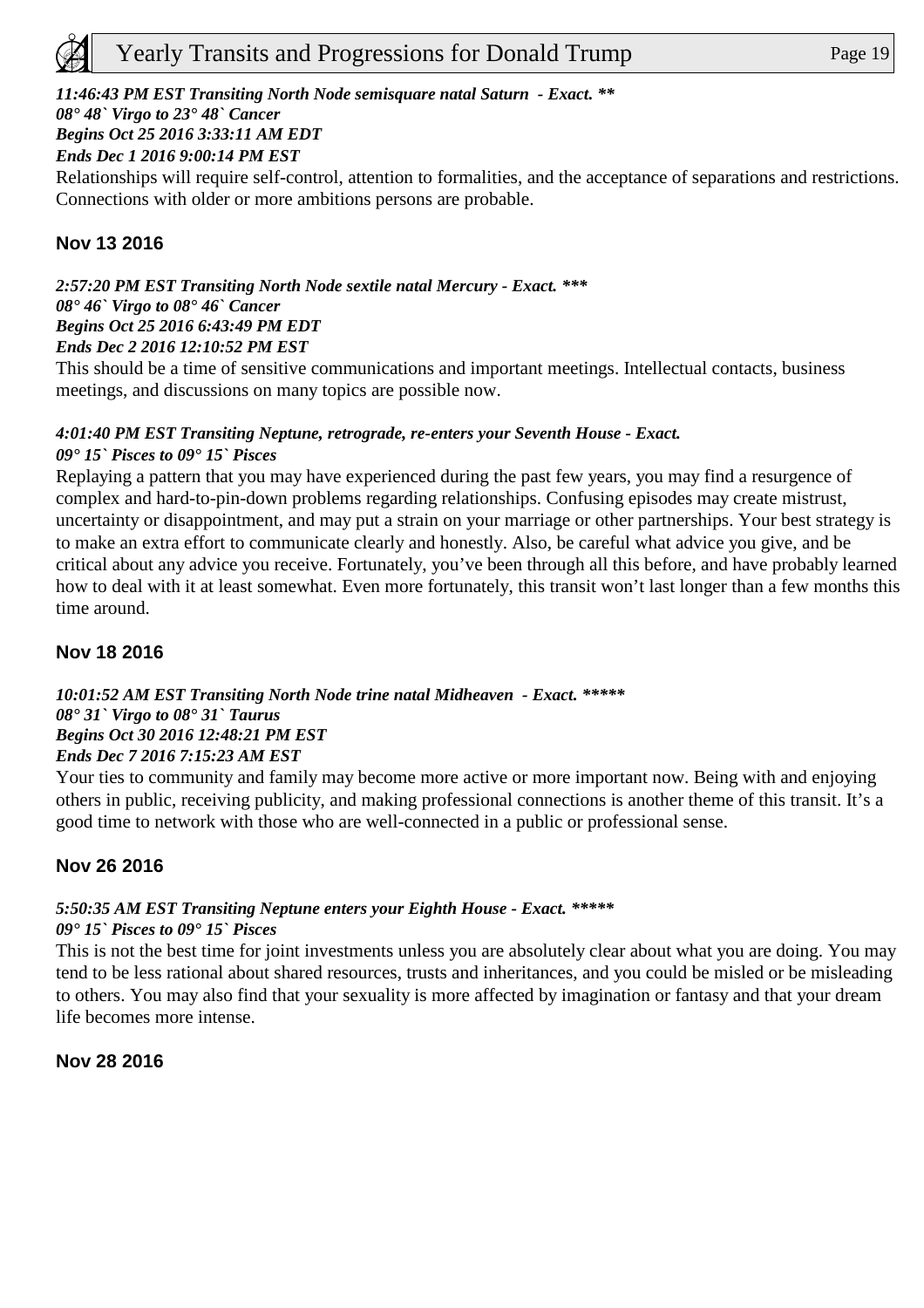#### *8:21:57 AM EST Transiting Saturn sextile natal Jupiter - Exact. \*\**

*17° 27` Sagittarius to 17° 27` Libra* 

#### *Begins Nov 19 2016 4:48:48 PM EST*

#### *Ends Dec 6 2016 8:22:44 PM EST*

Good judgment is your best asset now. Make the most of the opportunities coming your way to build a more secure life for yourself and to extend your professional influence. This is a time for solid achievements and important decisions.

#### **Nov 29 2016**

*9:14:42 AM EST Transiting Saturn trine natal Ascendant - Exact. \*\*\* 17° 34` Sagittarius to 17° 34` Leo Begins Nov 20 2016 6:16:09 PM EST Ends Dec 7 2016 9:01:13 PM EST*

This transit will strengthen your identity and help you to run your personal life more efficiently. During its course it will be easier to exhibit greater patience and more mature and responsible behaviors. This can lead to improvements in the ways you handle relationships. Now is a good time for establishing the foundations for marriage. It's also good for forming business partnerships and for furthering practical projects.

# **Dec 2 2016**

#### *2:05:27 AM EST Transiting Saturn opposite natal Uranus - Exact. \*\*\* 17° 53` Sagittarius to 17° 53` Gemini Begins Nov 23 2016 12:26:14 PM EST Ends Dec 10 2016 1:25:24 PM EST*

You need to make decisions in critical situations. The old and the new are in conflict. Relationships need to change, but there is much inflexibility to contend with. Conflicts arise among friends, or within groups or associations. Interruptions and separations typically occur during this transit. On a personal level, you want to define more fully who you are and what you do, but you also want your security at the same time. Having it both ways is difficult. Consider that the personal freedom you need involves acceptance of responsibility. Be prepared for stressful events, including technical/mechanical problems or accidents.

# **Dec 4 2016**

#### *2:12:31 PM EST Transiting Jupiter conjunct natal Jupiter - Exact. \*\*\*\* 17° 27` Libra to 17° 27` Libra Begins Nov 28 2016 2:36:44 PM EST Ends Dec 10 2016 11:25:17 PM EST*

This transit stimulates optimism and may bring some luck, success, or improvements in some areas of your life. You may be more inclined to speculate and take risks now, and you're likely to emphasize generalities rather than particulars. Your thinking is more philosophical; you are looking at the "big picture." This is also a favorable time for travel and educational or legal matters.

#### *8:53:01 PM EST Transiting Uranus sextile natal North Node - Exact. \*\*\*\*\* 20° 48` Aries to 20° 48` Gemini Begins Nov 1 2016 7:35:29 PM EST*

Your social life may become more interesting or unusual during this transit. Groups or networks of persons may come together suddenly, and meetings may occur spontaneously. Connections with others are short term, but potentially positive.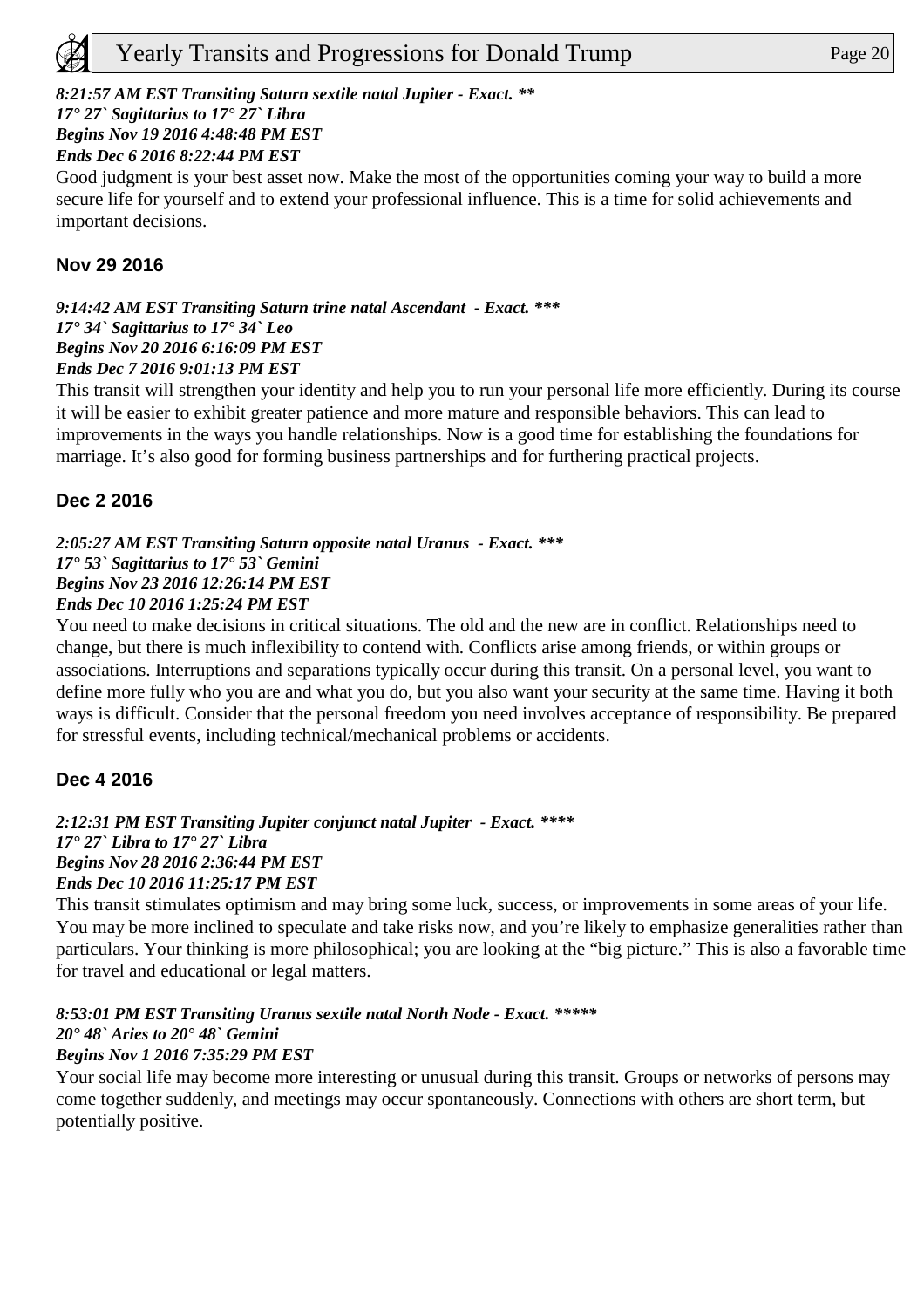

#### **Dec 5 2016**

*8:13:26 AM EST Transiting Jupiter sextile natal Ascendant - Exact. \*\* 17° 34` Libra to 17° 34` Leo Begins Nov 29 2016 7:36:25 AM EST Ends Dec 11 2016 6:48:36 PM EST*

This is a good time for improving your social life. You may feel more confident and optimistic about your personal life and this will be reflected in the social events happening around you. Take some risks, take a class, or take a trip with others.

#### **Dec 7 2016**

*8:02:07 AM EST Transiting Jupiter trine natal Uranus - Exact. \*\* 17° 53` Libra to 17° 53` Gemini Begins Dec 1 2016 4:34:12 AM EST Ends Dec 13 2016 10:28:13 PM EST*

This may be a busy and exciting time in your social life. Interactions with unusual persons, and involvements with groups or associations, are likely now. New ideas and experiences let you see things in different ways. Surprising reversals and good fortune may also occur and improve your circumstances. Experiment, break out of rigidities and be yourself.

#### **Dec 11 2016**

#### *9:48:19 PM EST Transiting Uranus trine natal Moon - Exact. \*\*\*\*\* 20° 41` Aries to 20° 41` Sagittarius Begins Nov 5 2016 1:28:37 AM EST*

You may feel an urge to make some changes in your life now. You are filled with emotional excitement and strange, but positive feelings. Your subconscious mind is bringing you some remarkable intuitive insights into the nature of your life at this time. You may experience intense, although temporary interactions with strong-willed females, in some cases physical attraction. This is a time of successful adjustments to changes and interesting experiments.

#### **Dec 18 2016**

# *1:09:37 AM EST Progressed Moon conjunct natal Saturn - Exact. \*\*\*\*\* 23° 48` Cancer to 23° 48` Cancer*

#### *Begins Nov 22 2016 9:29:18 AM EST*

This progression, which began a few weeks ago and may last for another month or more, brings you into contact with the realities of the world and your relationship to it. It may coincide with a period of distance from others, or possibly even separations. Your aloneness can be important, so don't try to avoid it. Instead, try to become comfortable with your detachment. It may coincide with a loss or failure of some sort — but try to learn from the situation and not blame others. Also, although this can be a fairly serious and deep period in your life, try not to get depressed. This is an opportunity to examine your feelings and confront your fears. Then you should put your mind into the necessary work before you. Pull yourself together, work steadily and persistently, and be patient in your dealings with older people.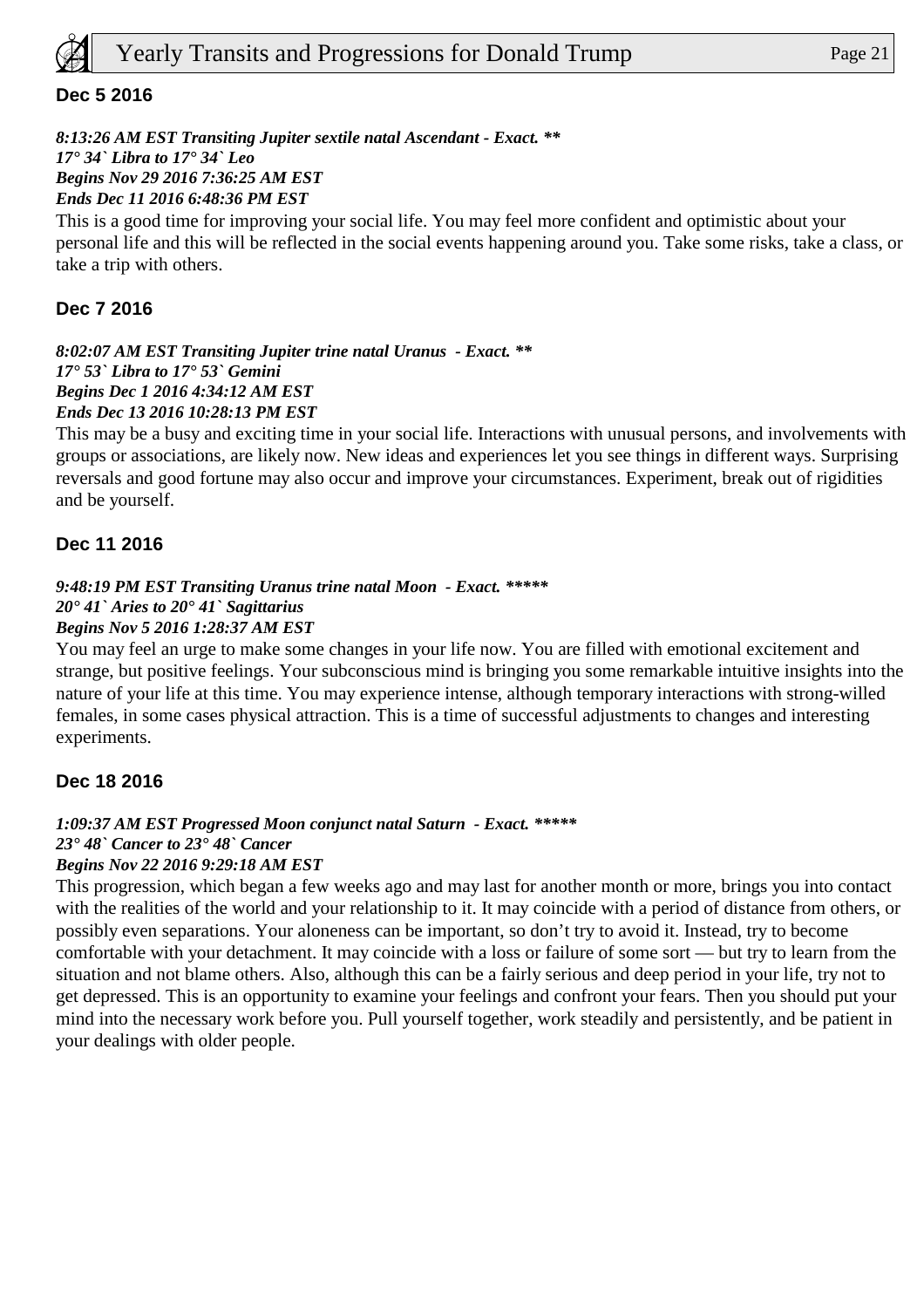One of the common trends of this progression is to be very involved with others and their needs while at the same time feeling emotionally disconnected. Your sense of responsibility is high and you should be careful about getting yourself into situations where you feel excessively obligated in some way. You may also become very conscious of how you compare with others. Get down to earth and get in touch with who you really are, not just the "you" that is responding to obligations and other people's expectations.

# **Dec 21 2016**

#### *3:31:20 PM EST Progressed Moon square progressed Jupiter - Exact. \*\*\*\* 23° 55` Cancer to 23° 57` Libra*

#### *Begins Nov 25 2016 4:32:47 PM EST*

Your emotional life is strained and changes need to occur. You may have too much going on now and your judgment may be strained. Others are a challenge and you may be engaged in conflicts of a moral or legal nature. Be pragmatic and don't hold onto ideas or situations that are unrealistic or over-optimistic.

#### **Dec 25 2016**

# *7:57:17 PM EST Transiting Saturn conjunct natal Moon - Exact. \*\*\*\*\* 20° 41` Sagittarius to 20° 41` Sagittarius*

#### *Begins Dec 17 2016 6:49:25 AM EST*

Delays, obstacles, obligations, and separations may be affecting you around this time. The Saturn to Moon aspect is behind a general tightening-up that works on several levels. Physically, you may have colds or problems with teeth, bones, or joints. Socially and emotionally, you may feel blocked and alone. Circumstances may become depressing. But consider that you are maturing and now must face the realities of your life. Positively, this is a good time to establish foundations for future emotional and material security.

### **Dec 26 2016**

#### *9:11:14 PM EST Transiting Saturn opposite natal North Node - Exact. \*\*\* 20° 48` Sagittarius to 20° 48` Gemini Begins Dec 18 2016 7:39:20 AM EST*

There may be challenges and difficulties in your interactions with others, particularly with authorities and older people. Separations or barriers affecting these and other relationships may bring uncertainty into your social life. Some associations may become more formalized, while others cool off. These changes require a mature and realistic outlook. You may need to accept the necessity and value of the endings that precede new growth.

# **Dec 27 2016**

# *3:05:19 PM EST Transiting Jupiter sextile natal Moon - Exact. \*\* 20° 41` Libra to 20° 41` Sagittarius*

#### *Begins Dec 19 2016 2:58:49 PM EST*

This transit tends to stimulate openness and trust in the world. You feel better and others sense this and offer their hand. Relations with females are generally positive, and family, home and real estate matters should prosper as well.

#### **Dec 28 2016**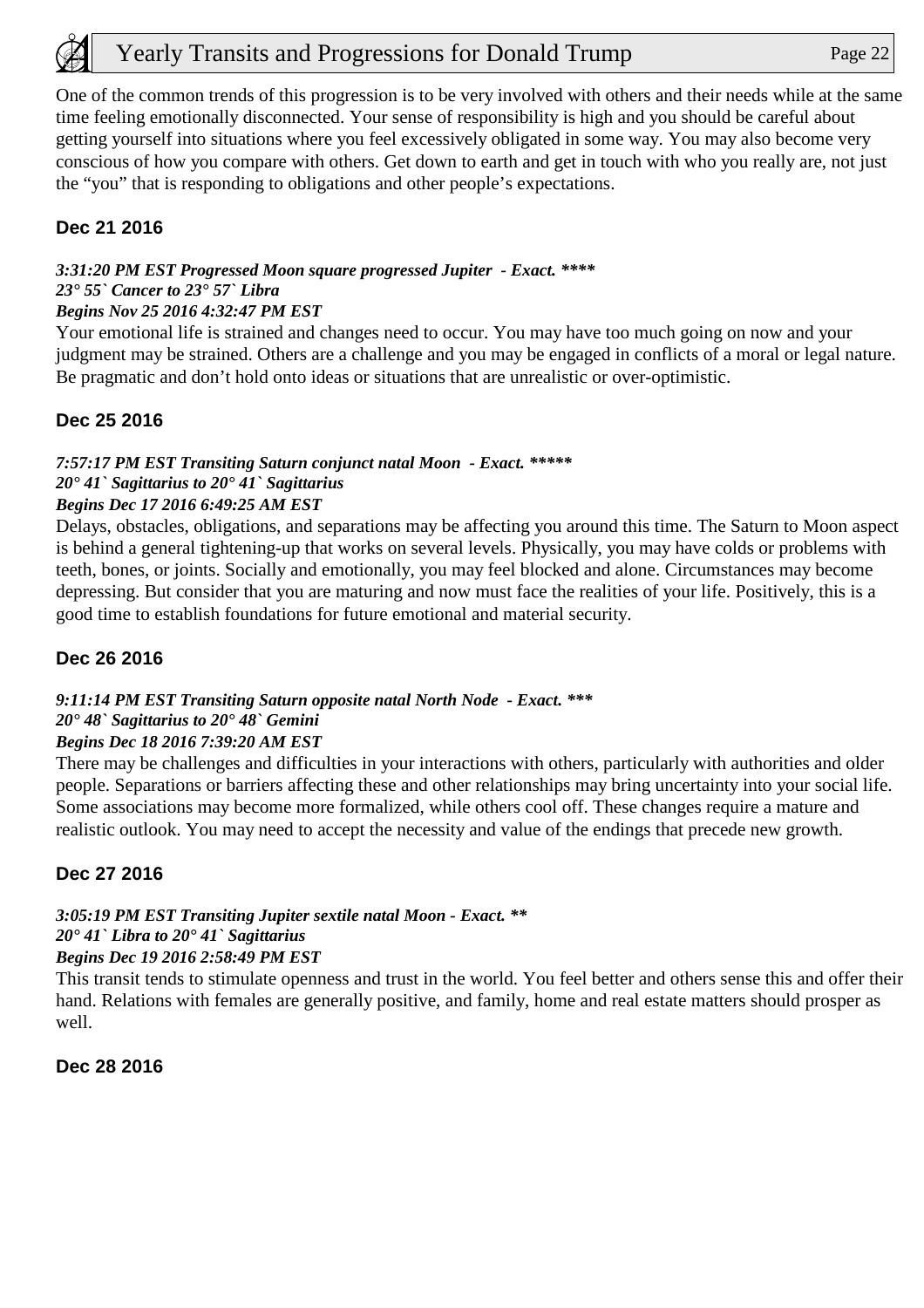

# *4:36:53 PM EST Transiting Jupiter trine natal North Node - Exact. \*\*\**

# *20° 48` Libra to 20° 48` Gemini*

# *Begins Dec 20 2016 12:59:48 PM EST*

You have an urge to socialize now. Friendships will grow and you may experience some benefits and improvements in your social standing. Your willingness to share with others can benefit both you and your "community," whether this be your family, a group of friends or your neighborhood. Knowing the right people is a real help right now in realizing your ambitions.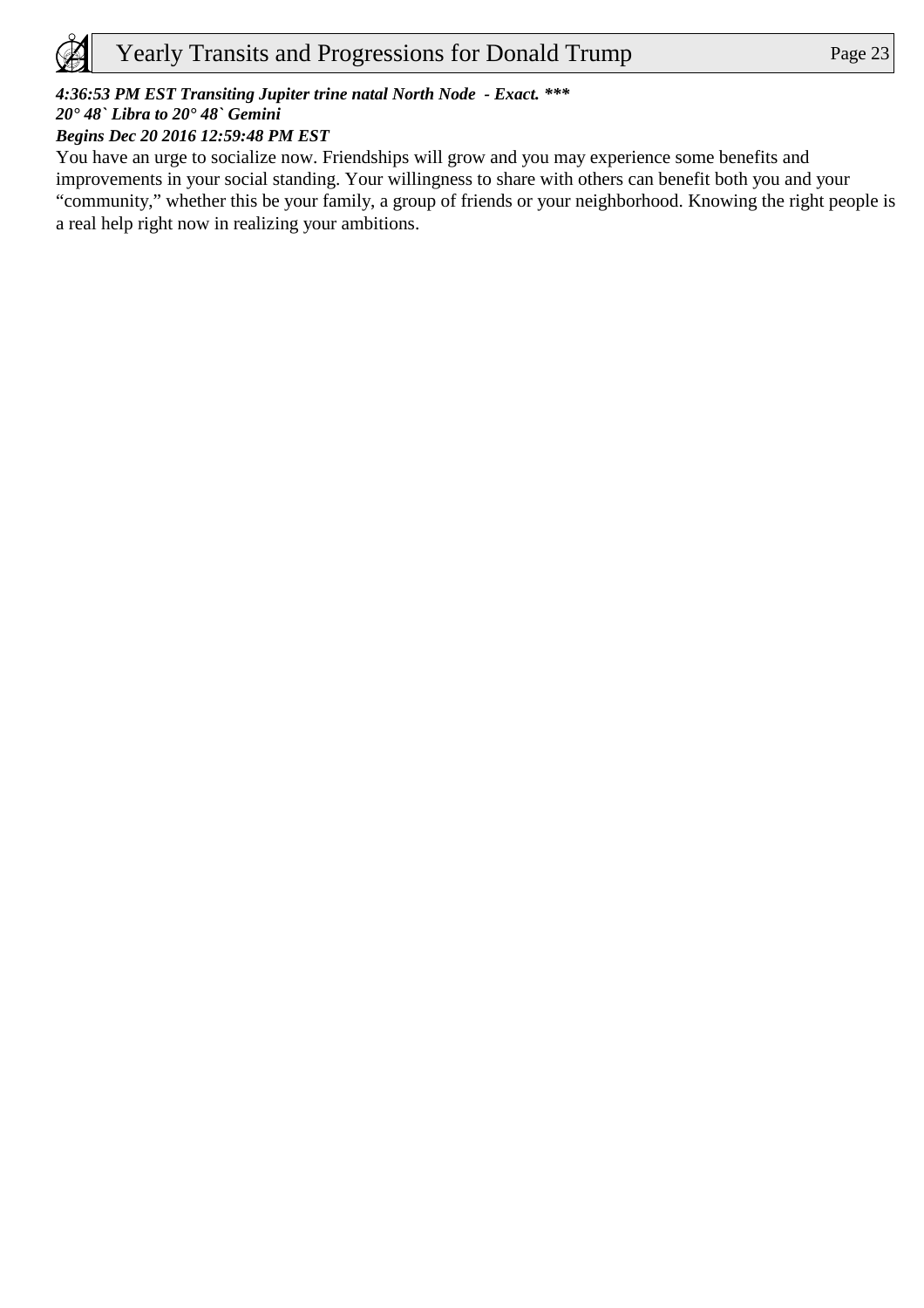# **Events Sorted by Impact on Your Life.**

| $\frac{1}{2}$ Jupiter                 | Square     | ち Saturn                                | Feb 16 2016 3:52 PM  |                   | Prog/Natal             | Exact. ***** |  |
|---------------------------------------|------------|-----------------------------------------|----------------------|-------------------|------------------------|--------------|--|
| $\frac{8}{7}$ Mercury                 | Conjunct   | $\frac{6}{7}$ Pluto                     | Sep 4 2016           | 9:46 PM           | Prog/Prog              | Exact. ***** |  |
| $\sigma$ <sup><math>Mars</math></sup> | Square     | $\frac{8}{7}$ Mercury                   | Apr 14 2016 6:29 PM  |                   | Prog/Natal             | Exact. ***** |  |
| <b>\</b> Neptune                      | Enters     | House 8                                 | Nov 26 2016 5:50 AM  |                   | Tran/House             | Exact. ***** |  |
| $\odot$ Sun                           | Semisquare | $\mathbb{D}$ Moon                       | Apr 28 2016 10:15 AM |                   | Prog/Prog              | Exact. ***** |  |
| ิ Pluto                               | Square     | 4 Jupiter                               | Apr 7 2016           | $3:19$ AM         | Transiting.            | Exact. ***** |  |
| ิ Pluto                               | Square     | 4 Jupiter                               | Apr 29 2016 8:44 AM  |                   | Transiting.            | Exact. ***** |  |
| $\mathbb{D}$ Moon                     | Conjunct   | $M_c$ Midheaven May 16 2016 2:18 AM     |                      |                   | Prog/Prog              | Exact. ***** |  |
| <b>\</b> Uranus                       | Trine      | $\mathcal{D}$ Moon                      | Dec 11 2016 9:48 PM  |                   | Transiting.            | Exact. ***** |  |
| $\mathbb{D}$ Moon                     | Conjunct   | ち Saturn                                | Dec 18 2016 1:09 AM  |                   | Prog/Natal             | Exact. ***** |  |
| ち Saturn                              | Conjunct   | $\mathbb{D}$ Moon                       | Dec 25 2016 7:57 PM  |                   | Transiting.            | Exact. ***** |  |
| <b>\</b> Uranus                       | Trine      | $AS$ Ascendant Feb 13 2016 9:10 AM      |                      |                   | Transiting.            | Exact. ***** |  |
| <b>\</b> Uranus                       | Opposite   | 4 Jupiter                               | Feb 10 2016 4:39 AM  |                   | Transiting.            | Exact. ***** |  |
| <b>\</b> Neptune                      | Trine      | $\frac{8}{2}$ Mercury                   | Feb 9 2016           | 12:59 PM          | Transiting.            | Exact. ***** |  |
| $\mathbb{D}$ Moon                     | Square     | A <sub>S</sub> Ascendant                | Mar 18 2016 5:08 PM  |                   | Prog/Prog              | Exact. ***** |  |
| <b>\</b> Uranus                       | Trine      | $\mathcal{D}$ Moon                      | Apr 13 2016 7:24 PM  |                   | Transiting.            | Exact. ***** |  |
| $\Omega$ N. Node                      | Trine      | $^{M_C}$ Midheaven Nov 18 2016 10:01 AM |                      |                   | Transiting.            | Exact. ***** |  |
| $\frac{1}{2}$ Jupiter                 | Square     | $\odot$ Sun                             | Jan 22 2016 6:27 PM  |                   | Transiting.            | Exact. ***** |  |
| $\mathbb{D}$ Moon                     | Square     | 9 Venus                                 | May 11 2016 7:45 PM  |                   | Prog/Prog              | Exact. ***** |  |
| <b>\</b> Uranus                       | Sextile    | $\Omega$ N. Node                        | Dec 4 2016           | 8:53 PM           | Transiting.            | Exact. ***** |  |
| <b>\</b> Uranus                       | Square     | ち Saturn                                | Sep 10 2016          | 8:11 AM           | Transiting.            | Exact. ***** |  |
| $\frac{4}{3}$ Neptune                 | Enters     | House 8                                 | Feb 22 2016          | 7:10 AM           | Tran/House Exact. **** |              |  |
| $\frac{4}{3}$ Neptune                 | Sextile    | $M_c$ Midheaven Feb 2 2016              |                      | 10:37 AM          | Transiting.            | Exact. ****  |  |
| ち Saturn                              | Trine      | ิ Pluto                                 | Jul 26 2016          | 2:43 AM           | Transiting.            | Exact. ****  |  |
| <b>\</b> Uranus                       | Square     | ち Saturn                                | Jun 17 2016          | 6:50 PM           | Transiting.            | Exact. ****  |  |
| ち Saturn                              | Trine      | \$ Pluto                                | Aug 31 2016 7:13 AM  |                   | Transiting.            | Exact. ****  |  |
| $\Omega$ N. Node                      | Square     | $\odot$ Sun                             | Feb 21 2016          | $4:14 \text{ AM}$ | Transiting.            | Exact. ****  |  |
| $\Omega$ N. Node                      | Square     | $\mathbb{D}$ Moon                       | Apr 2 2016           | 6:13 PM           | Transiting.            | Exact. ****  |  |
| <b>\</b> Uranus                       | Sextile    | $\odot$ Sun                             | Oct 5 2016           | 9:42 PM           | Transiting.            | Exact. ****  |  |
| $\mathbb{D}$ Moon                     | Square     | $\frac{1}{4}$ Jupiter                   | Dec 21 2016          | 3:31 PM           | Prog/Prog              | Exact. ****  |  |
| $\mathbb{D}$ Moon                     | Square     | 4 Jupiter                               | Jul 8 2016           | 1:46 AM           | Prog/Natal             | Exact. ****  |  |
| 4 Jupiter                             | Conjunct   | 4 Jupiter                               | Dec 4 2016           | 2:12 PM           | Transiting.            | Exact. ****  |  |
| <b>\</b> Uranus                       | Sextile    | $\odot$ Sun                             | May 25 2016 8:14 AM  |                   | Transiting.            | Exact. ****  |  |
| ち Saturn                              | Trine      | A <sub>S</sub> Ascendant                | Nov 29 2016 9:14 AM  |                   | Transiting.            | Exact. ***   |  |
| ち Saturn                              | Opposite   | $\Omega$ N. Node                        | Dec 26 2016 9:11 PM  |                   | Transiting.            | Exact. ***   |  |
| $\Omega$ N. Node                      | Square     | $\Omega$ N. Node                        | Mar 31 2016 11:01 AM |                   | Transiting.            | Exact. ***   |  |
| $\mathcal{D}$ Moon                    | Semisquare | $\sigma$ <sup><math>Mars</math></sup>   | Feb 13 2016 12:39 AM |                   | Prog/Natal             | Exact. ***   |  |
| ち Saturn                              | Enters     | House 5                                 | Feb 4 2016           | 7:33 PM           | Tran/House Exact. ***  |              |  |
| $\Omega$ N. Node                      | Sextile    | $\frac{8}{7}$ Mercury                   | Nov 13 2016 2:57 PM  |                   | Transiting.            | Exact. ***   |  |
| 4 Jupiter                             | Square     | $\mathcal{D}$ Moon                      | Feb 18 2016 4:13 AM  |                   | Transiting.            | Exact. ***   |  |
| $\mathbb{D}$ Moon                     | Quincunx   | $\mathbb{D}$ Moon                       | Sep 28 2016 10:02 PM |                   | Prog/Natal             | Exact. ***   |  |
| $\frac{1}{2}$ Jupiter                 | Conjunct   | $\frac{4}{3}$ Neptune                   | Oct 6 2016           | 10:03 AM          | Transiting.            | Exact. ***   |  |
| 4 Jupiter                             | Trine      | Ω N. Node                               | Dec 28 2016 4:36 PM  |                   | Transiting.            | Exact. ***   |  |
| <b>\</b> Uranus                       | Sextile    | Ω N. Node                               | Apr 15 2016 10:36 PM |                   | Transiting.            | Exact. ***   |  |
| ち Saturn                              | Enters     | House 5                                 | Nov 1 2016           | 8:26 AM           | Tran/House Exact. ***  |              |  |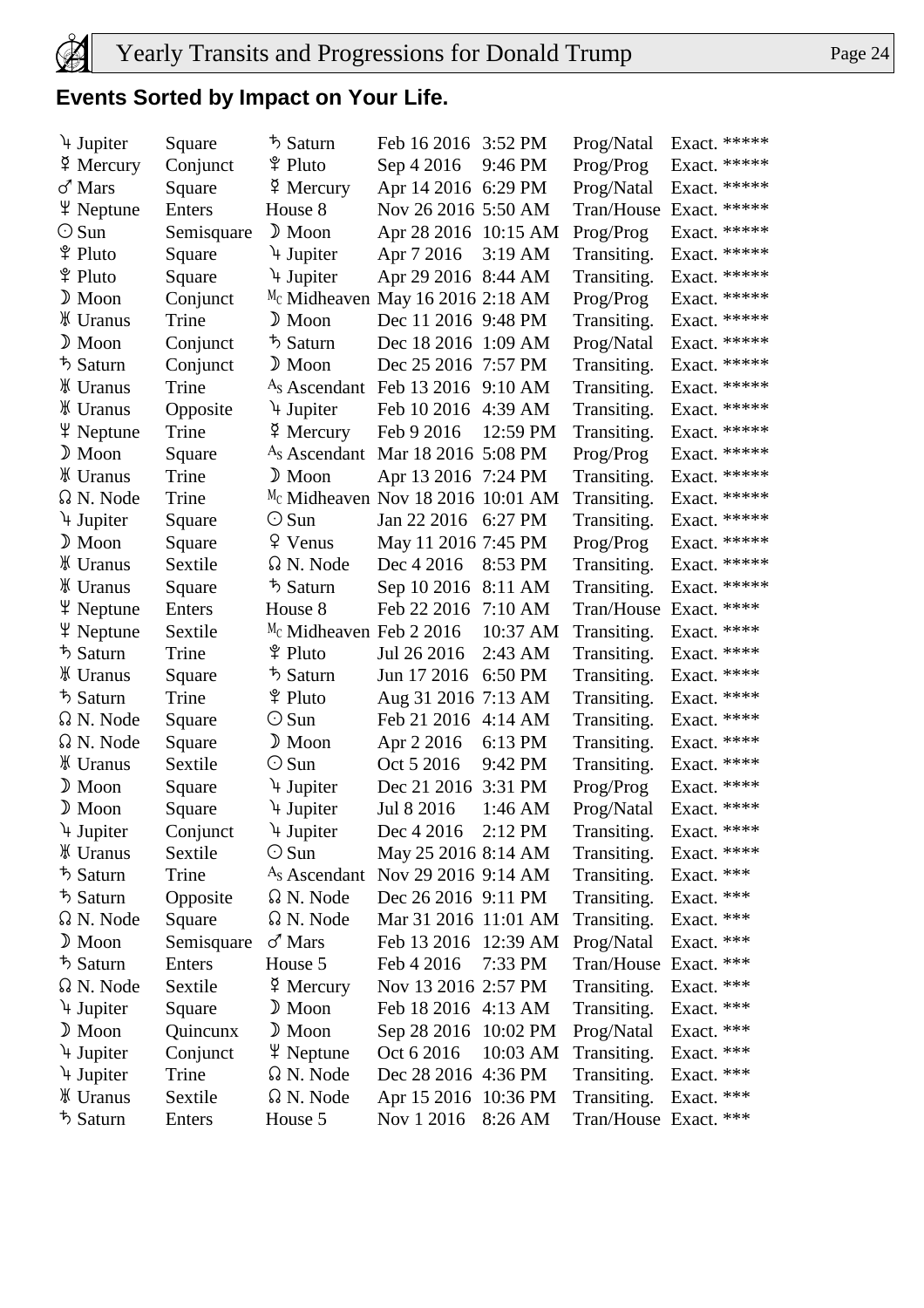| $\Omega$ N. Node      | Sextile    | ち Saturn                                     | Feb 3 2016          | 5:23 PM   | Transiting.         | Exact. *** |
|-----------------------|------------|----------------------------------------------|---------------------|-----------|---------------------|------------|
| Ω N. Node             | Square     | <b>\</b> Uranus                              | May 25 2016 1:35 PM |           | Transiting.         | Exact. *** |
| $\Omega$ N. Node      | Semisquare | $9$ Venus                                    | Oct 8 2016          | 2:58 PM   | Transiting.         | Exact. *** |
| ち Saturn              | Opposite   | <b>\</b> Uranus                              | Dec 2 2016          | 2:05 AM   | Transiting.         | Exact. *** |
| <b>\</b> Uranus       | Sextile    | <b>\</b> Uranus                              | Feb 21 2016         | 1:07 AM   | Transiting.         | Exact. **  |
| 4 Jupiter             | Sextile    | $\mathbb{D}$ Moon                            | Dec 27 2016         | $3:05$ PM | Transiting.         | Exact. **  |
| $\frac{1}{2}$ Jupiter | Square     | $\mathbb{D}$ Moon                            | Jul 24 2016         | 1:29 AM   | Transiting.         | Exact. **  |
| $\frac{1}{2}$ Jupiter | Square     | $\Omega$ N. Node                             | Feb 17 2016         | $2:16$ AM | Transiting.         | Exact. **  |
| $\frac{4}{3}$ Neptune | Quincunx   | ิ Pluto                                      | Sep 24 2016         | 12:08 PM  | Transiting.         | Exact. **  |
| $\frac{1}{2}$ Jupiter | Square     | $\odot$ Sun                                  | Aug 5 2016          | 5:21 AM   | Transiting.         | Exact. **  |
| Ω N. Node             | Semisquare | ち Saturn                                     | Nov 12 2016         | 11:46 PM  | Transiting.         | Exact. **  |
| 4 Jupiter             | Sextile    | A <sub>S</sub> Ascendant                     | Dec 5 2016          | 8:13 AM   | Transiting.         | Exact. **  |
| $\frac{1}{2}$ Jupiter | Square     | $\frac{8}{7}$ Mercury                        | Oct 20 2016         | 4:27 AM   | Transiting.         | Exact. **  |
| <b>\</b> Neptune      | Quincunx   | <sup>掌</sup> Pluto                           | Mar 14 2016 4:41 AM |           | Transiting.         | Exact. **  |
| 4 Jupiter             | Square     | $\Omega$ N. Node                             | Jul 24 2016         | 6:19 PM   | Transiting.         | Exact. **  |
| Ω N. Node             | Semisquare | ิ Pluto                                      | Jan 11 2016         | 11:42 AM  | Transiting.         | Exact. **  |
| ち Saturn              | Sextile    | $\frac{1}{2}$ Jupiter                        | Nov 28 2016 8:21 AM |           | Transiting.         | Exact. **  |
| 4 Jupiter             | Trine      | <b>\</b> Uranus                              | Dec 7 2016          | 8:02 AM   | Transiting.         | Exact. **  |
| $\frac{1}{2}$ Jupiter | Enters     | House 3                                      | Oct 6 2016          | 10:23 PM  | Tran/House          | Exact. **  |
| 4 Jupiter             | Square     | <b>\</b> Uranus                              | Mar 11 2016         | 10:06 AM  | Transiting.         | Exact. *   |
| 4 Jupiter             | Square     | <b>\</b> Uranus                              | Jul 6 2016          | $3:16$ PM | Transiting.         | Exact. *   |
| $\frac{1}{2}$ Jupiter | Sextile    | 9 Venus                                      | Aug 19 2016 1:32 PM |           | Transiting.         | Exact. *   |
| $\frac{1}{2}$ Jupiter | Semisquare | A <sub>s</sub> Ascendant                     | Sep 21 2016 6:54 AM |           | Transiting.         | Exact. *   |
| 4 Jupiter             | Sextile    | ち Saturn                                     | Aug 10 2016 1:38 AM |           | Transiting.         | Exact. *   |
| $\frac{1}{2}$ Jupiter | Semisquare | $\sigma$ <sup><math>\sigma</math></sup> Mars | Nov 3 2016          | 1:41 PM   | Transiting.         | Exact. *   |
| 4 Jupiter             | Quincunx   | M <sub>c</sub> Midheaven Oct 18 2016         |                     | 11:32 PM  | Transiting.         | Exact. *   |
| 4 Jupiter             | Sextile    | ្ <sup>ខ</sup> Pluto                         | Oct 26 2016         | 5:39 AM   | Transiting.         | Exact. *   |
| 4 Jupiter             | Semisquare | ្ <sup>ខ</sup> Pluto                         | Aug 16 2016 8:14 AM |           | Transiting.         | Exact. *   |
| $\odot$ Sun           | Enters     | Virgo                                        | Aug 22 2016 5:53 AM |           | Prog/Sign           | Exact. *   |
| $\mathbb{D}$ Moon     | Enters     | House 12                                     | Jul 30 2016         | 8:13 AM   | Prog/House Exact. * |            |
| ち Saturn              | Enters     | House 4 Rx                                   | May 15 2016 4:23 PM |           | Tran/House Exact.   |            |
| $\Omega$ N. Node      | Enters     | House 1 Rx                                   | Nov 4 2016          | 3:38 PM   | Tran/House Exact.   |            |
| <b>\</b> Neptune      | Enters     | House 7 Rx                                   | Nov 13 2016 4:01 PM |           | Tran/House Exact.   |            |

Software Copyright © 1998 Astrolabe, Inc. All rights reserved.

 $\bigcircled{E}$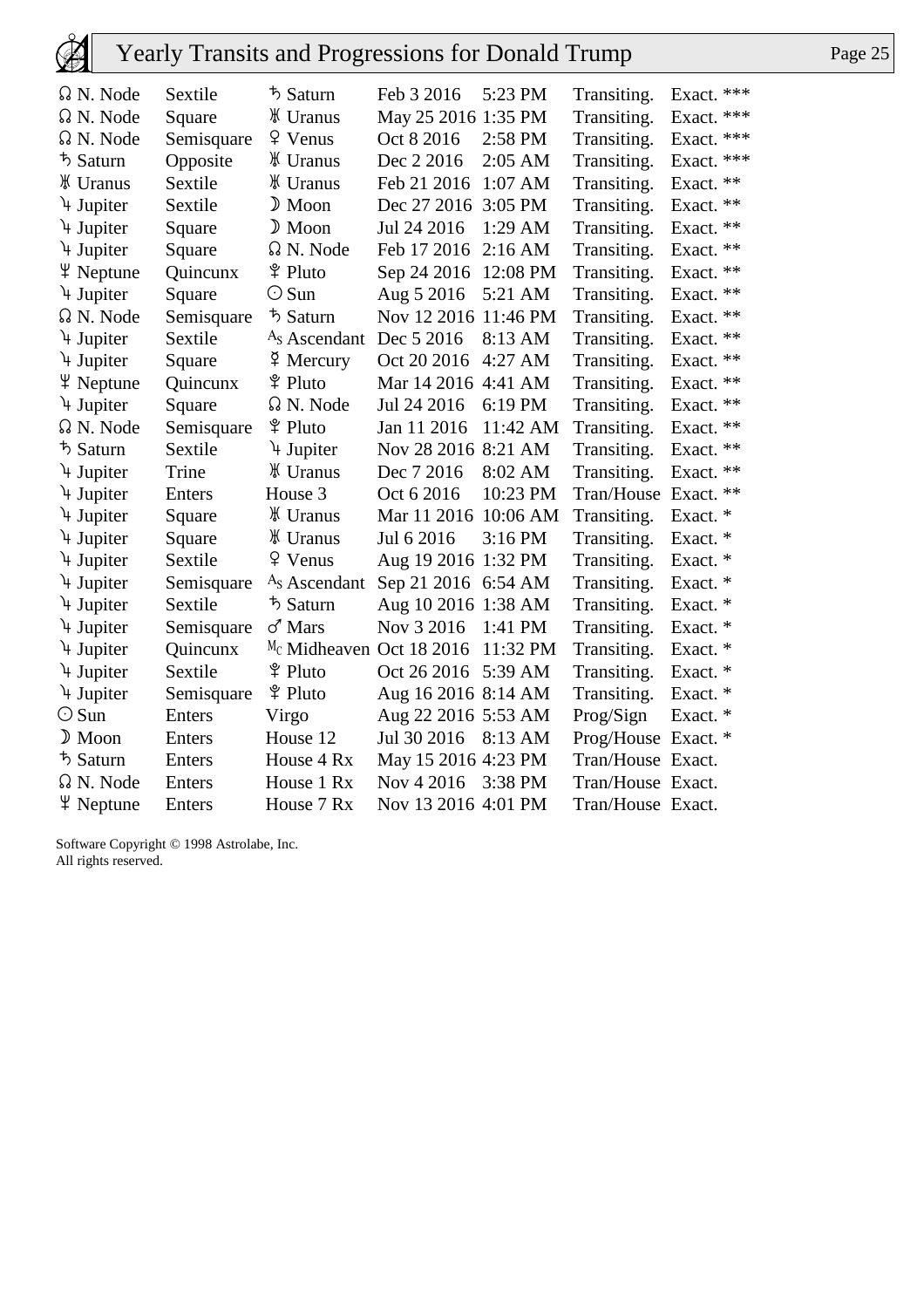

Astrolabe Software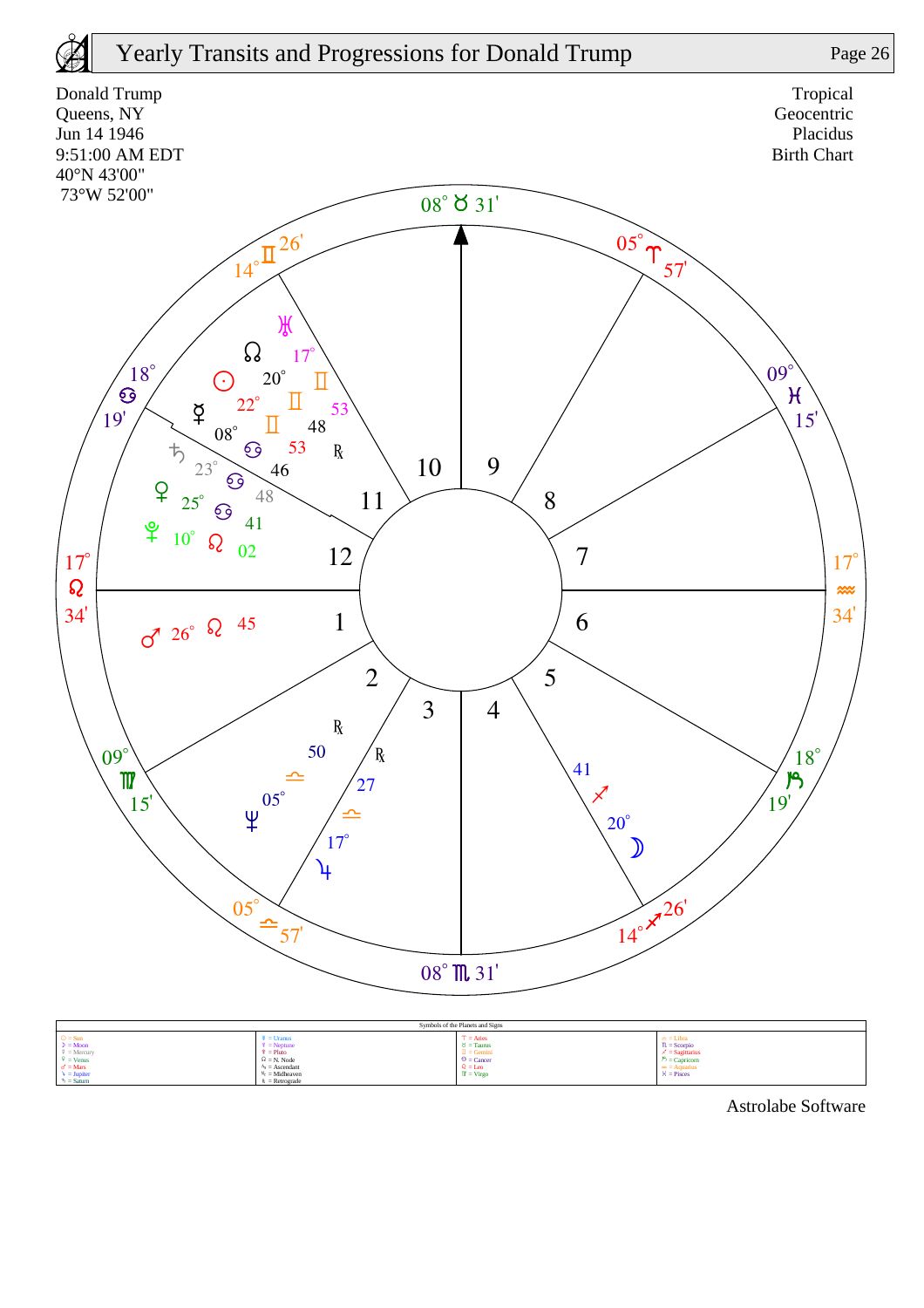



 $\mu =$  Jupiter  $5 =$ Saturn

Astrolabe Software